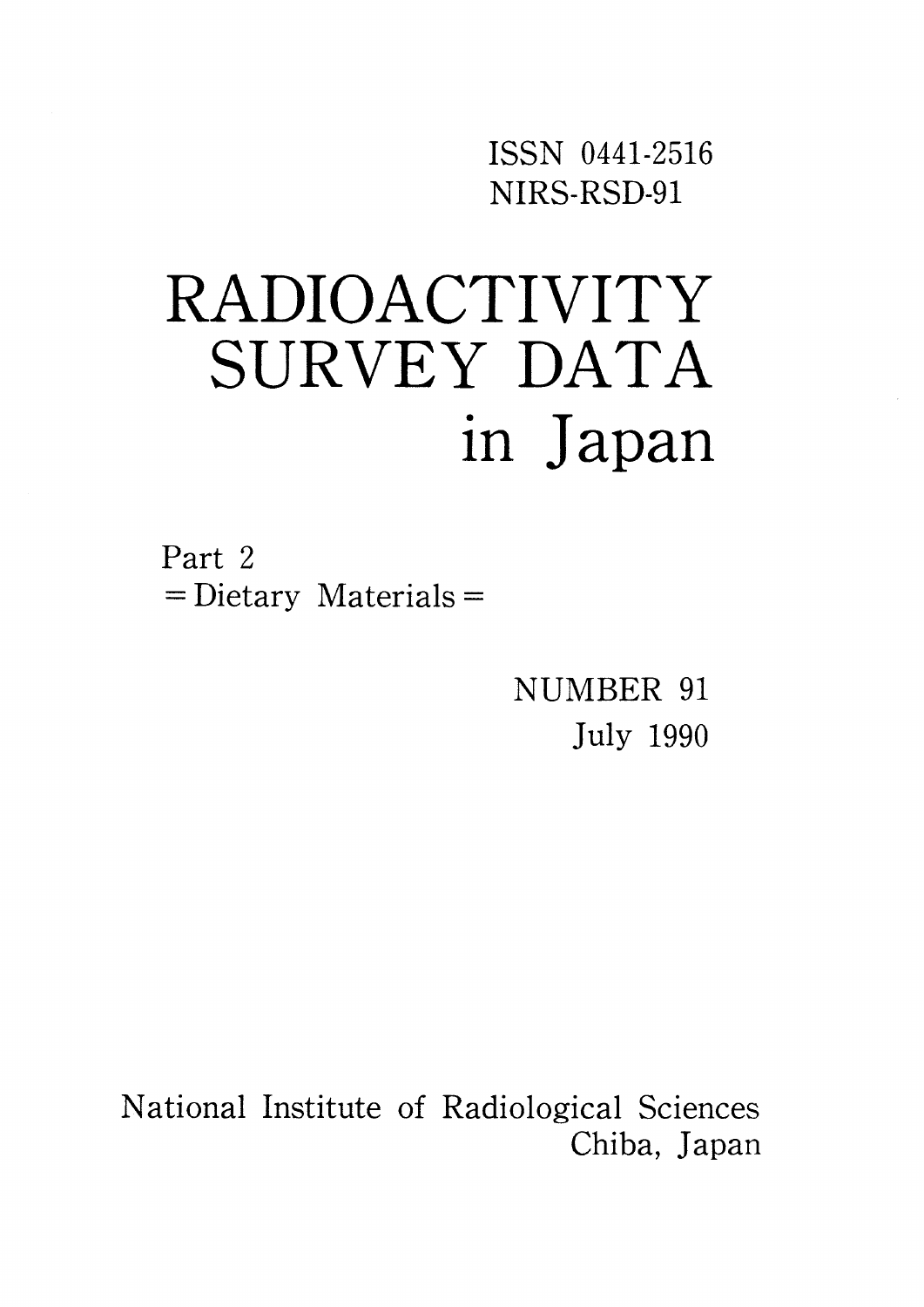## Radioactivity Survey Data in Japan

### Number 91

### July 1990 part  $2 =$  Dietary Materials =

Page

#### Contents

|    | Environmental and Dietary Materials        |
|----|--------------------------------------------|
|    | (Japan Chemical Analysis Center)           |
|    |                                            |
| 2. |                                            |
| 3. |                                            |
| 4. |                                            |
| 5. |                                            |
| 6. |                                            |
|    | (1)                                        |
|    |                                            |
|    | (producing districts)                      |
|    |                                            |
|    | (consuming districts)                      |
|    |                                            |
|    | (producing districts for domestic program) |
|    |                                            |
|    | (producing districts for WHO program)      |
|    |                                            |
|    | (consuming districts)                      |
|    |                                            |
|    | (powderd milk)                             |
|    |                                            |
|    | (producing districts)                      |
|    |                                            |
|    | (consuming districts)                      |
|    | (5)                                        |
|    | (6)                                        |
|    | (7)                                        |
|    | (8)                                        |
| 7. | Contents of Figure (Selected Locations)    |

Editted by National Institute of Radiological Sciences, under the supervision of Science and Technology Agency of Japanese Government.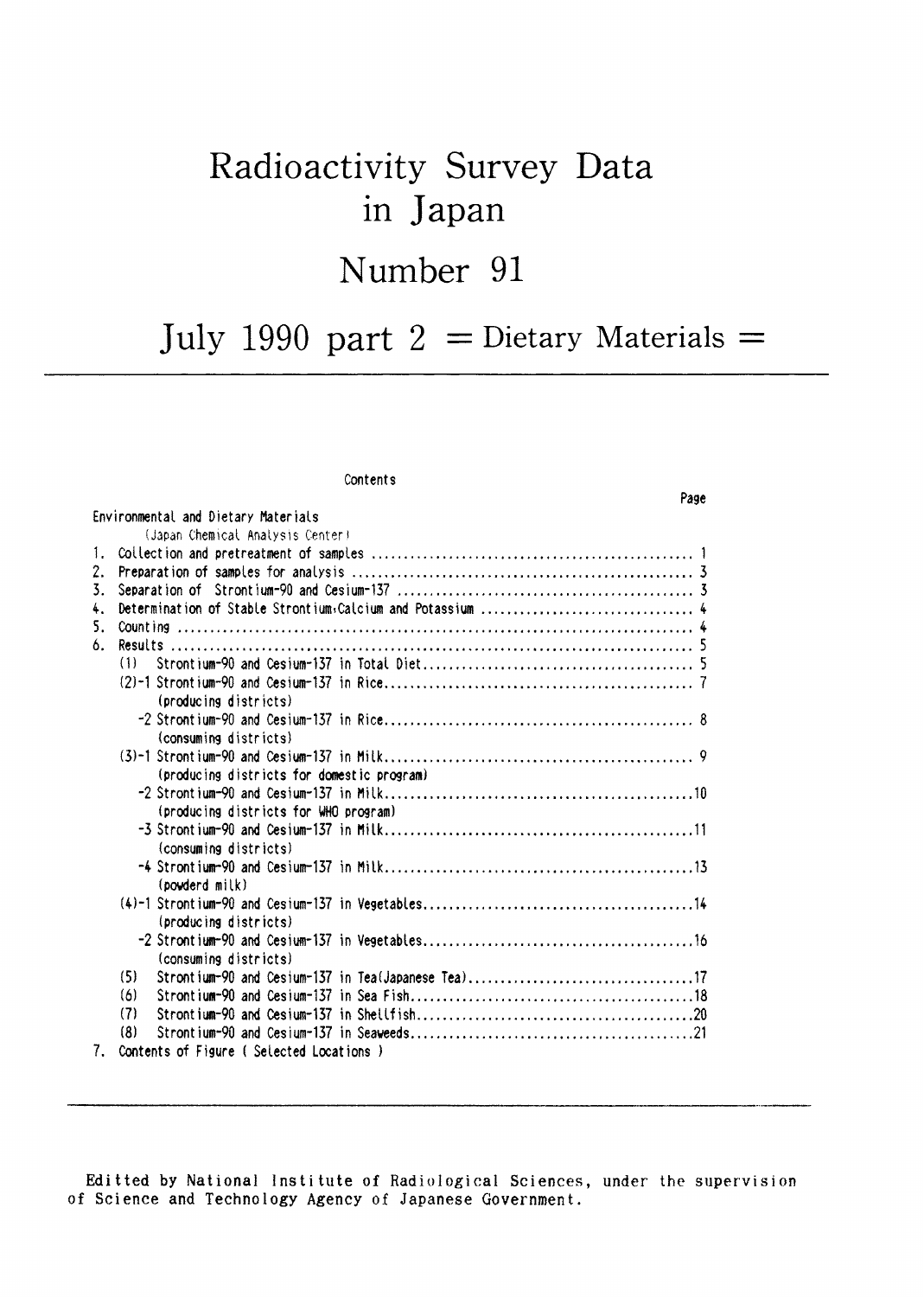Environmental and Dietary Materials\*

(Japan Chemical Analysis Center)

 $1 -$ Collection and pretreatment of samples

(1) Rain and dry fallout

Rain and dry fallout was collected monthly on a sampling tray, approximately 5000 cm<sup>2</sup> in area, which was filled with water to a depth of 1 cm at the beginning of every month.

Strontium and cesium carrier solutions were added after the sample was filtered. The tray was washed with 5  $\ell$  of distilled water and the washing was combined to the filtrate.

The sample was passed through a cation exchange column (500 md of Dowex 50W X8, 50  $\sim$  100 mesh, Na form) at a rate flow of 80 ml/min.

(2) Airborne dust

Airborne dust was collected by an electrostatic precipitator or a filter air sampler for every three months at a rate of more than  $3000 \text{ m}^3$  per month. The sampling was done 1 to 1.5 meters above the ground.

(3) Service water and freshwater

Service water, 100  $\ell$  each, was collected at the intake of the water-treatment plant and at the tap after water was left running for five minutes. Strontium and cesium carriers were added to the filtered water sample. The subsequent process was the same as that described in the section (1). Freshwater was treated in the same way as the service water.

#### $(4)$  Soil

Soil was collected from the location in the spacious and flat area without past surface disturbance caused by duststorms, inflow and outflow due to precipitation, etc.. Any places located under trees in a forest, in a stony area or inside of river banks were avoided. Soil was taken from two layers of different depths, 0-5cm and 5-20cm. The soil lumps were crushed by hands and dried in a drying oven regulated 105  $\mathbb{C}$ . The soil was then passed through a 2 mm sieve to remove plant roots and pebbles.

(5) Sea vater Sea water was collected at the fixed stations where the effect of terrestrial fresh water from rivers was expected to be negligibly small. A special consideration was also given to weather conditions. The samp-Ling was carried out when there was no rainfall for the last fey days. To prevent contamination, water samples were collected at the bow of a sampling boat just before she stood still by scooping surface water using a polyethylene bucket. Immediately after the collection, the samples were acidified to a pH lower than 3 by adding concentrated hydrochtoric acid in a ratio of  $1 \text{ m} \ell$  to  $1 \ell$  of sea water, and then stored in 20  $\ell$  polyethylene containers. The sampling equipments as well as containers were thoroughly rinsed with dilute hydrochloric acid and then with distilled Two hundred milliliters of sea vater before use. water was also collected at the same stations for the determination of chlorinity.

 $(6)$  Sea sediments

Sediment was collected in the same area as that for the sea water sample, taking the following criteria into account:

- a. The depth of vater exceeds 1 m at low tide.
- b. No significant sedimental movement is observed in the vicinity of concern.
- c. Mud, silt and fine sand are preferable.

A conventional sediment sampling device was used for collecting the too few centimeters of surface sediment. Approximately 4kg of the sample in wet weight was spread on a stenless steel dish after removed of the pebbles, shells and other foreign materials, and dried in a drying oven regulated at  $105^\circ \text{C}$ .

(7) Total diet

A full one day ordinary diet including three meals, water, tea and other in-between snacks for five persons was collected as a sample of "total diet" The sample in a large stainless steel pan was carbonized carefully by direct application of gas flame, and was transfered to a porcelain dish and then ashed at 450 °C in an electric muffle furnace.

 $(8)$  Rice

Polished rice was collected in producing districts at the harvest and in consuming areas when new crops were first put on sale. The sample was carbonized and ashed in a porcelain dish.

Samples were sent to the Center from 32 contracted prefectures.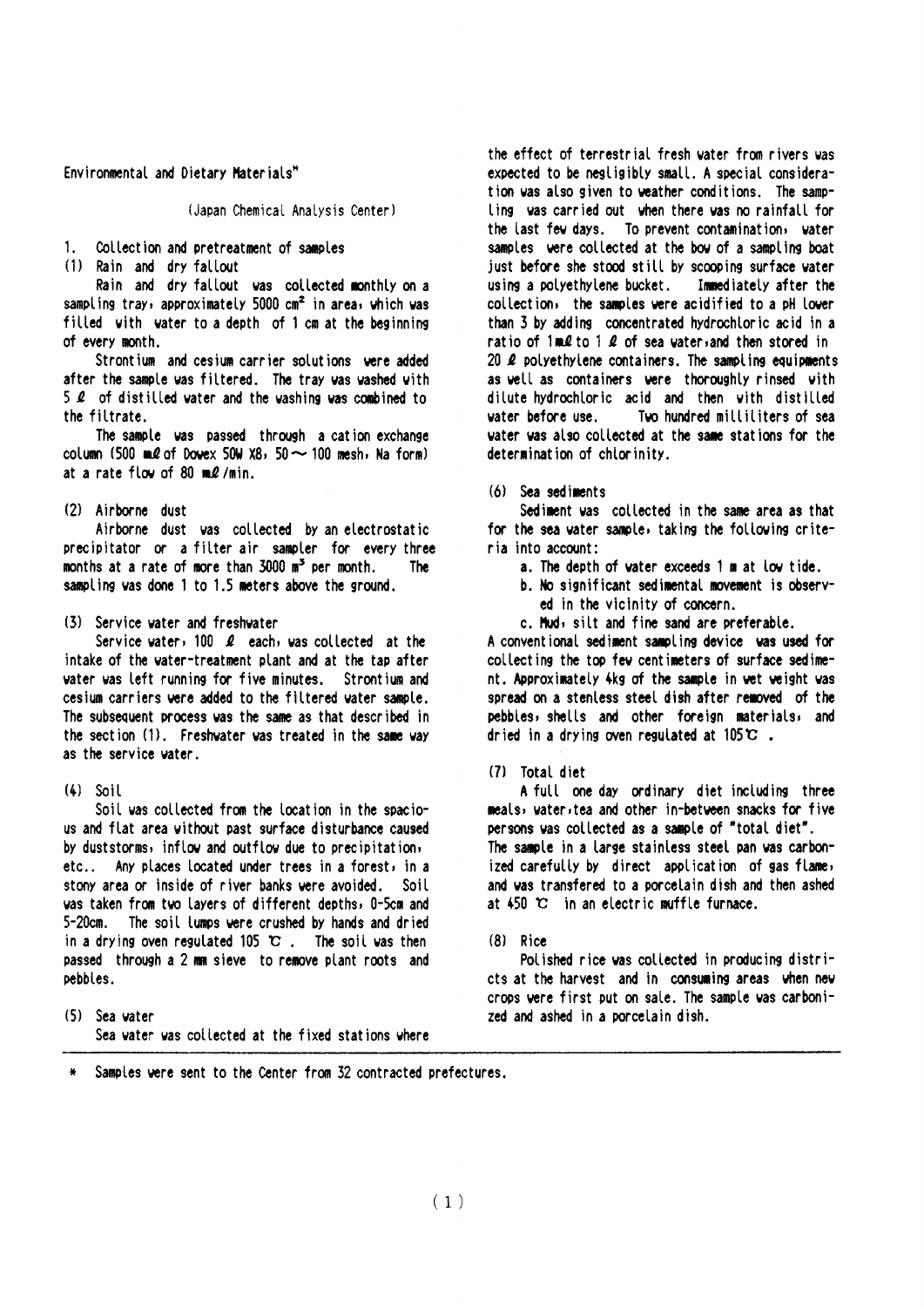#### $(9)$  Milk

Raw milk was collected in producing districts and commercial milk was purchased in consuming districts. Milk in a stainless steel pan or a porcelain dish was evaporated to dryness followed by carbonization and ashing.

#### (10) Vegetables

Spinach and Japanese radish were selected as the representatives for leaf vegetables and for non-starch roots, respectively. After removing soil, the edible part of vegetable sample was dried and carbonized in a stainless steel pan or a porcelain dish.

#### $(11)$  Tea

Five hundred grams of manufactured green tea was collected, carbonized and ashed in a stainless steel pan or a porcelain dish.

#### (12) Fish, shellfish and seaveeds

a. Sea fish and freshwater fish

Fish was rinsed with water and blotted with a filter paper. Only the edible part was used in case of larger sized fish, and the whole part was used in case of smaller ones. Each sample was weighed and placed in a stainless steel pan or a porcelain dish. After carbonized, the sample was ashed in an electric muffle furnace.

#### b. Shellfish

Approximately 4 kg of shellfish including the shells was collected or purchased. After removing the shells, it was treated in the same way as that for the sea fish.

#### c. Seaveeds

Edible seaweeds were collected and rinsed with water to remove sand and other adhering matters on the surface. These were removed of excess vater, weighed dried and ashed.

Table 1 shows detailes of sample collection.

| Sample                           | Frequency of sampling                | Quantity of sample            |
|----------------------------------|--------------------------------------|-------------------------------|
| =Environmental materials=        |                                      |                               |
| (1) Rain and dry fallout         |                                      |                               |
| 1. For domestic program          | monthly                              |                               |
| 2. For WHO program               | monthly                              |                               |
| (2) Airborne dust                | quarterly                            | $>3000$ m <sup>3</sup> /month |
| (3) Service water and freshwater |                                      |                               |
| 1. Service vater (source vater)  | semiyearly                           | 100 $\ell$                    |
| 2. Service water (tap water)     | semiyearly                           | 100 $\ell$                    |
| 3. Freshwater                    | yearly (fishing season)              | 100 $\rho$                    |
| $(4)$ Soil                       |                                      |                               |
| 1. $0 \sim 5$ cm                 | yearly                               | 4 kg                          |
| 2. $5 - 20$ cm                   | yearly                               | 4 kg                          |
| $(5)$ Sea vater                  | yearly                               | 40Q                           |
| (6) Sea sediments                | yearly                               | 4 kg                          |
| $=$ Dietary materials $=$        |                                      |                               |
| (7) Total diet                   | semiyearly                           | daily amount for 5 persons    |
| $(8)$ Rice                       |                                      |                               |
| 1. Producing districts           | yearly (harvesting season)           | 5 kg (polished rice)          |
| 2. Consuming districts           | yearly (harvesting season)           | 5 kg (polished rice)          |
| $(9)$ Milk                       |                                      |                               |
| 1. Producing districts for       | quarterly (February, May, August and | 3Q                            |
| WHO program                      | November)                            |                               |
| 2. Producing districts for       | semiyearly (February and August)     | 3 Q                           |
| domestic program                 |                                      |                               |

Table 1 Details of sample collection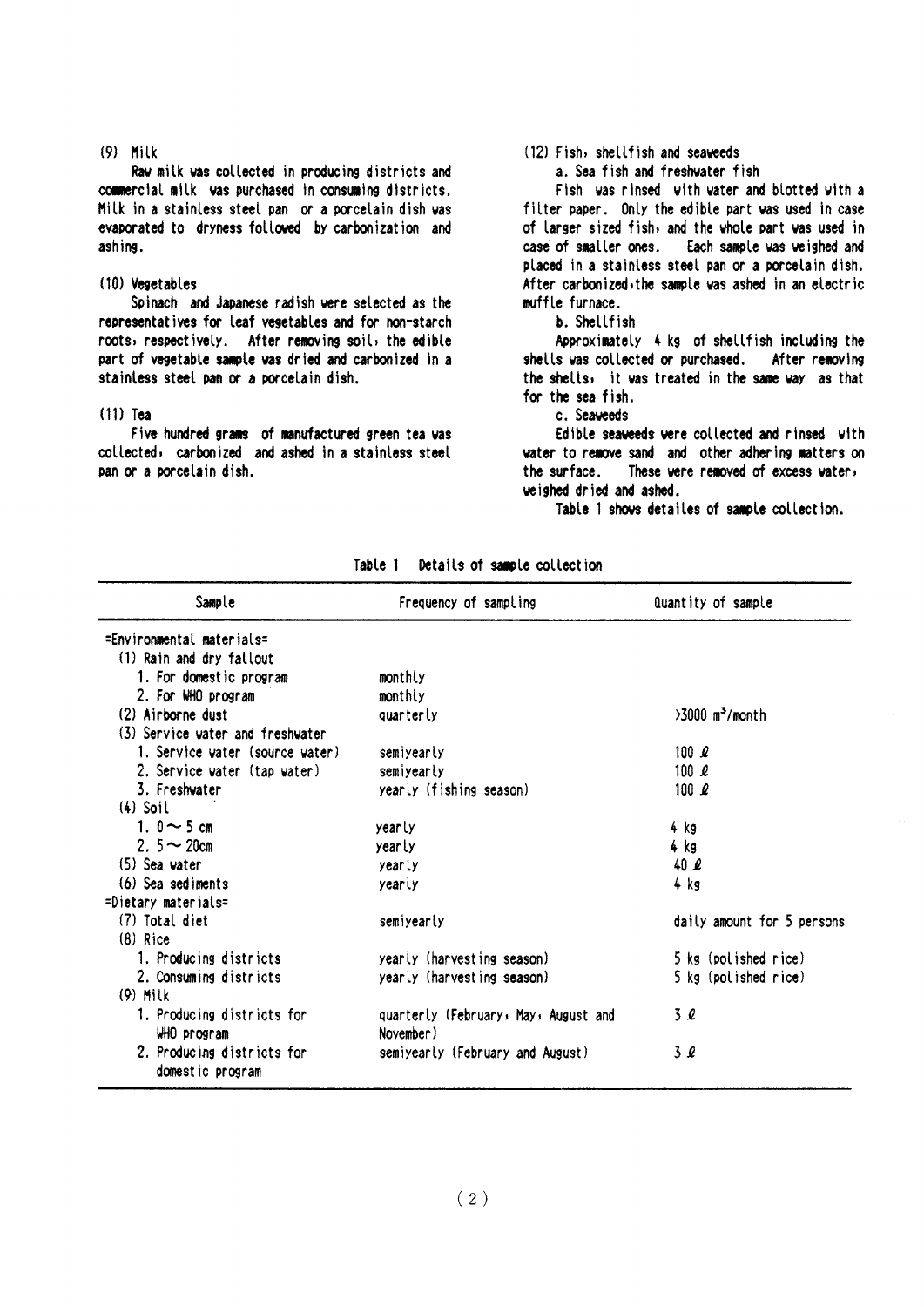| Sample                            | Frequency of sampling                | Quantity of sample      |  |  |
|-----------------------------------|--------------------------------------|-------------------------|--|--|
| 3. Consuming districts            | semiyearly (February and August)     | 3 Q                     |  |  |
| 4. Powdered milk                  | semiyearly (April and October)       | $2 \sim 3$ kg           |  |  |
| (10) Vegetables                   |                                      |                         |  |  |
| 1. Producing districts            | yearly (harvesting season)           | 4 kg                    |  |  |
| 2. Consuming districts            | yearly (harvesting season)           | 4 kg                    |  |  |
| $(11)$ Tea                        | yearly (the first harvesting season) | 500g (manufactured tea) |  |  |
| (12) Fish, shellfish and seaweeds |                                      |                         |  |  |
| 1. Sea fish                       | yearly (fishing season)              | 4 kg                    |  |  |
| 2. Freshvater fish                | yearly (fishing season)              | $4$ $kg$                |  |  |
| 3. Shellfish                      | yearly (fishing season)              | $4$ kg                  |  |  |
| 4. Seaveeds                       | yearly (fishing season)              | $2 \sim 3$ kg           |  |  |

- $2.$ Preparation of samples for analysis
- (1) Rain, service water and freshwater

Strontium and cesium were eluted with hydrochloric acid from the cation exchange column. The residue of rain sample on the filter paper was ashed in an electric muffle furnace and the ash was dissolved in hydrochloric acid. The insoluble part was filtered and uashed The filtrate and the vashings vere combined to the previous eluate and used for radiochemical ana-Lysis.

#### (2) Soil and Sea sediment

Dried soil was crushed to smaller ones than 0.25 mm in size by a crusher. The sieved sample was ashed in an electric muffle furnace regulated at  $450^{\circ}$ . The sample was then heated with hydrochloric acid, strontium and cesium carrier solutions and the mixture was heated. The insoluble constituent was filtered off and washed with water.

The dried sample was crushed to smaller ones than 0.25 mm by a crushing machine. The further preparation of the sample was the same as that described in the section  $2-(2)$ .

#### $(3)$  Rice

The ashed sample was pulverized with a porcelain mortar and passed through a 0.35 mm sieve. The sieved sample to which both strontium and cesium carriers were added, was digested with nitric acid by heating. After the sample was heated again with nitric acid to dryness, strontium and cesium were extracted with hydrochloric acid and water. The insoluble constituent was filtered and washed. The filtrate and vashings were combined for subsequent radiochemical analysis.

(4) Airborne dust, diet, milk, vegetables, fish and shellfish, seaveeds, tea and others

These ashed samples were treated with the same procedure as that described in the section  $2-(4)$ .

Separation of strontium-90 and cesium-137 3.

#### (1) Strontium-90

Sample solutions, prepared as in the foregoing sections  $2-(1)$  through  $2-(4)$ , were neutralized with sodium hydroxide. After sodium carbonate vas added, the precipitate of strontium and calcium carbonates was separated. The supernatant solution was retained for cesium-137 determination. The carbonates vere dissolved in hydrochloric acid and strontium and catoium were precipitated as oxalates. The precipitate was dissolved in nitric acid and strontium was separated from calcium by successive fuming nitric acid separation. Iron scavenge was made after addition of ferric iron carrier followed by barium chromate separation after addition of barium carrier to remove radium, its daughters and lead. Strontium was recovered as carbonate, and the precipitate was dried and weighed to determine strontium recovery. The strontium carbonate was dissolved in hydrochloric acid and iron carrier was added. The solution was allowed to stand for two weeks for strontium-90 and yttrium-90 to attain equilibrium. Yttrium-90 was coprecipitated with ferric hydroxide and the precipitate was filtered off, washed and counted.

 $(2)$  Cesium-137

The supernatant separated from the strontium fraction was acidified with hydrochloric acid. While stirring, cesium was adsorbed on the ammonium molyb-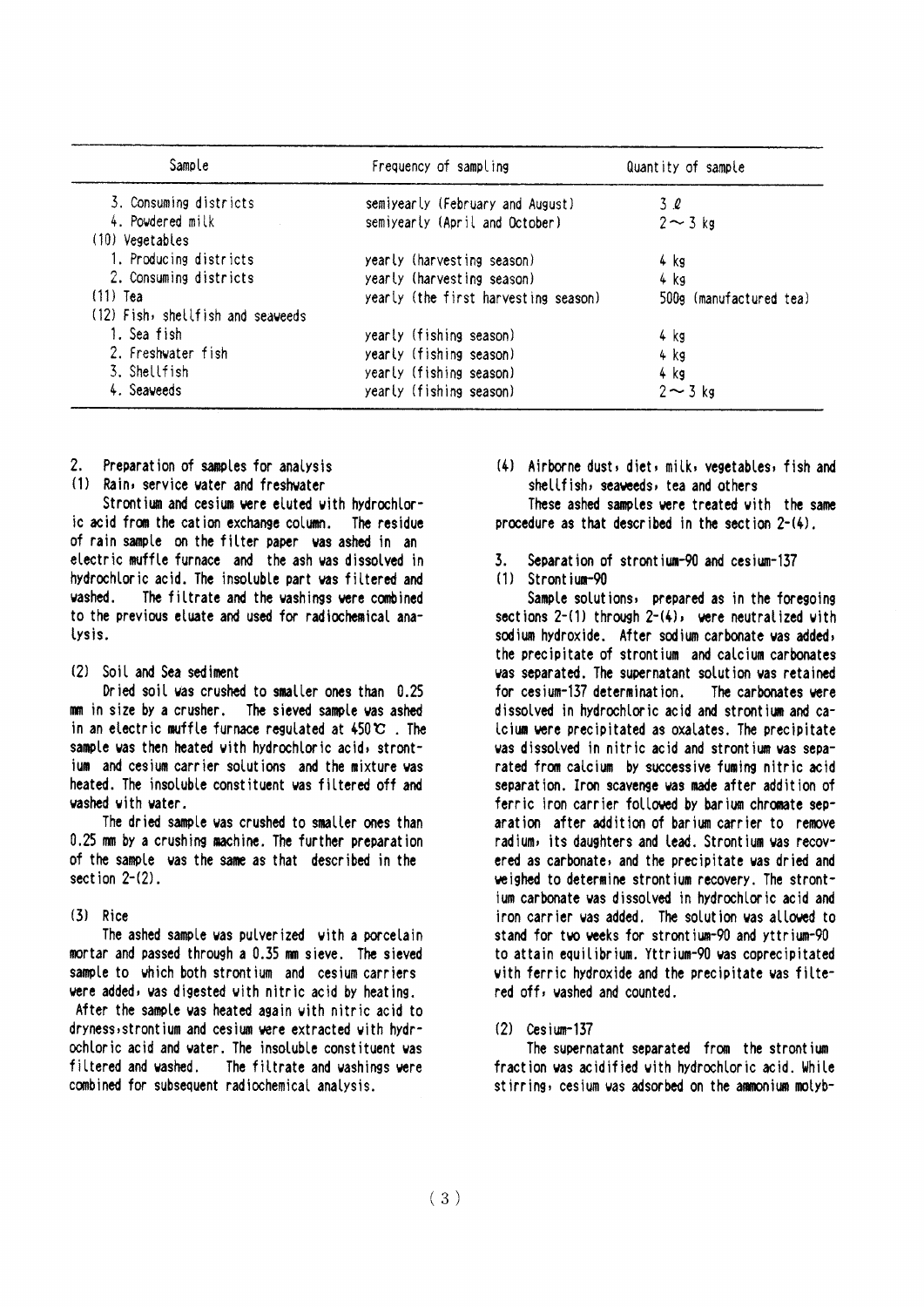#### dophosphate added.

After filtered off and vashed with hydrochlotric acid the precipitate was dissolved in 2.5N sodium hydroxide solution. The solution was adjusted to pH 8.2 with hydrochloric acid and allowed to cool. Resultant molybdenum hydroxide which separated out in the solution, was filtered off and washed with water. EDTA was added to the filtrate and washings. Cesium and rubidium were adsorbed on a cation exchange column and cesium was separated from rubidium by eluting with hydrochloric acid.

The eluate was evaporated to dryness and was dissolved. The solution was filtered. Chloroplatinic acid was added to precipitate cesium. The precipitate was filtered onto a tared paper using a demountable filter and washed with water and then ethanol. After drying, the chemical yield of cesium was determined by weighing the precipitate. Cesium-137 radioactivity was measured for this precipitate.

4. Determination of stable strontium, calcium and potassium

A weighed amount of soil or sea sediment was heated in a electric muffle furnace at  $450 \text{ C}$  and then

treated with hydrochloric acid for extraction. A weighed aliquot of ashed samples of total diet, yegetables, milk, fish, shellfish or seaweeds was digested with hydrofluoric acid and nitric acid. The extract was made up to an appropriate volume with dilute hydrochloric acid. The sample solution was analyzed for calcium by titration with standard potassium permanganate solution after separating calcium as oxalate. Atomic absorption spectroscopy was applied when appropriate. Stable strontium and potassium were determined by atomic absorption and flame emission spectrometry, respectively,

#### $5.$ Count ing

After the radiochemical separation the mounted precipitates were counted for activity using low background beta counters normally for 60 to 90 min. Net sample counting rates were corrected for counter efficiency, recovery, self-absorption and decay to obtain the content of strontium-90 and cesium-137 per sample aliquot. From the results, concentrations of these nuclides in the original samples were calculated.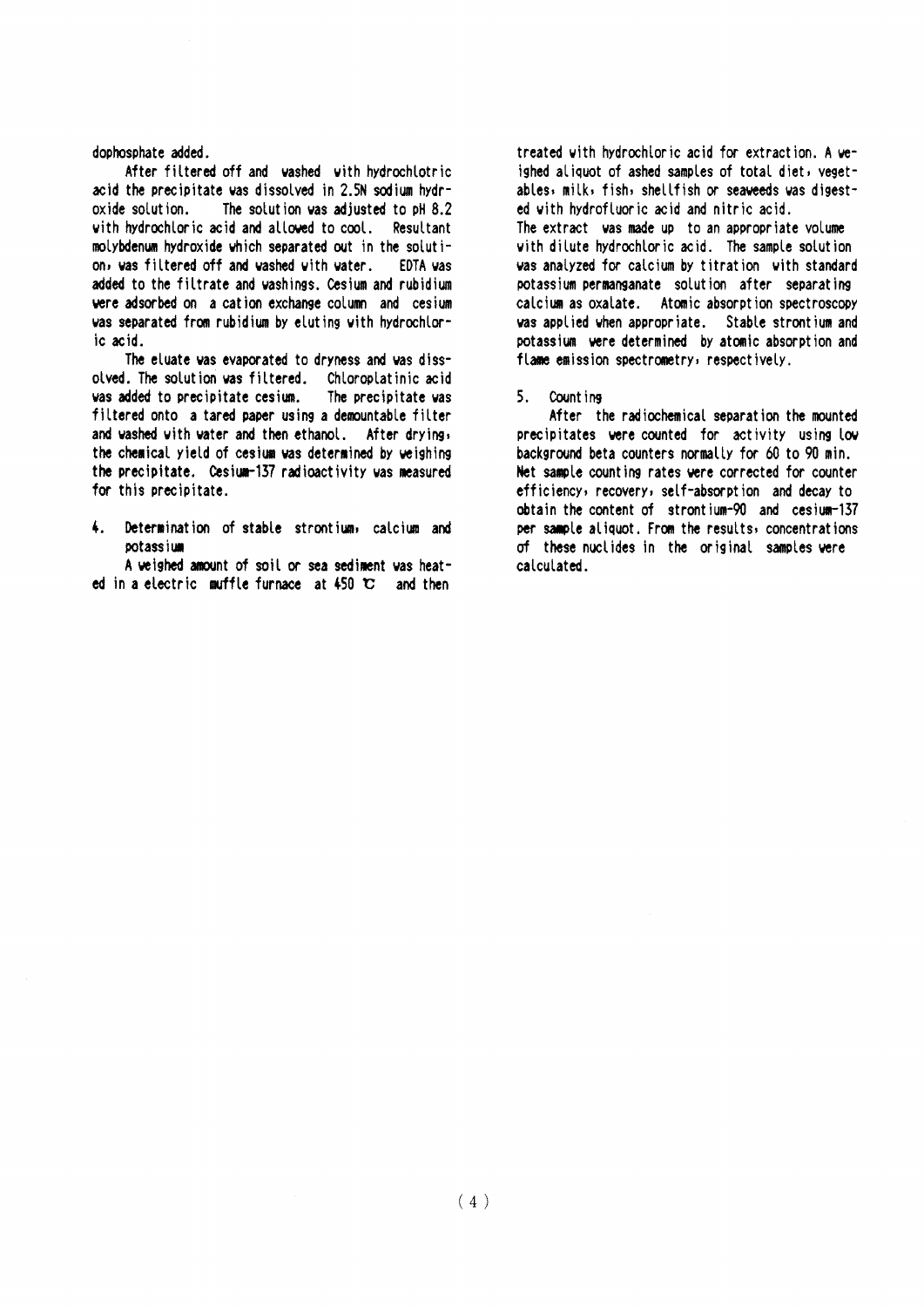#### 6. Results

#### (1) Strontiun-90 &nd Ce8ium-137in Total Diet (from Dee.1988 to Jul.1989)

-continued from NO. 89 of this publication-

#### Table (1): Strontium-90 and Cesium-137 in Total Diet

|                                                                                                         | Ash                                  | Ca                                | $\mathbf{K}$                         | $\bullet \circ$ Sr                                                                                    |                                                                                                      | 137C5                                                                                                 |                                                                                                       |
|---------------------------------------------------------------------------------------------------------|--------------------------------------|-----------------------------------|--------------------------------------|-------------------------------------------------------------------------------------------------------|------------------------------------------------------------------------------------------------------|-------------------------------------------------------------------------------------------------------|-------------------------------------------------------------------------------------------------------|
| Location                                                                                                |                                      | $(g/p \cdot d)$ (mg/p·d) (mg/p·d) |                                      | $(Bq/p \cdot d)$                                                                                      | (Bq/gCa)                                                                                             | $(Bq/p \cdot d)$                                                                                      | (Bq/gK)                                                                                               |
| December, 1988<br>Wakayama, WAKAYAMA                                                                    | 12.4                                 | 525                               | 1290                                 | $0.065 \pm 0.009$                                                                                     | $0.12 \pm 0.018$                                                                                     | $0.074 \pm 0.007$                                                                                     | $0.057 \pm 0.005$                                                                                     |
| February, 1989<br>Tsu, MIE                                                                              | 15.0                                 | 587                               | 1850                                 | $0.060 \pm 0.010$                                                                                     | $0.10 \pm 0.016$                                                                                     | $0.070 \pm 0.008$                                                                                     | $0.038 \pm 0.004$                                                                                     |
| May, 1989<br>Nagasaki, NAGASAKI                                                                         | 11.0                                 | 424                               | 1250                                 | $0.038 \pm 0.007$                                                                                     | $0.089 \pm 0.017$                                                                                    | $0.044 \pm 0.005$                                                                                     | $0.035 \pm 0.004$                                                                                     |
| June, 1989                                                                                              |                                      |                                   |                                      |                                                                                                       |                                                                                                      |                                                                                                       |                                                                                                       |
| Sapporo, HOKKAIDO<br>Aomori, AOMORI<br>Yamagata, YAMAGATA<br>Fukushima, FUKUSHIMA<br>Mito, IBARAGI      | 18.1<br>19.6<br>13.6<br>15.9<br>17.4 | 506<br>555<br>284<br>765<br>698   | 2430<br>2260<br>1310<br>1900<br>2540 | $0.080 \pm 0.013$<br>$0.11 \pm 0.016$<br>$0.048 \pm 0.009$<br>$0.049 \pm 0.010$<br>$0.076 \pm 0.014$  | $0.16 \pm 0.026$<br>$0.19 \pm 0.029$<br>$0.17 \pm 0.031$<br>$0.064 \pm 0.014$<br>$0.11 \pm 0.019$    | $0.15 \pm 0.011$<br>$0.10 \pm 0.012$<br>$0.065 \pm 0.007$<br>$0.053 \pm 0.010$<br>$0.081 \pm 0.011$   | $0.060 \pm 0.005$<br>$0.045 \pm 0.005$<br>$0.050 \pm 0.005$<br>$0.028 \pm 0.005$<br>$0.032 \pm 0.004$ |
| Shinjuku, TOKYO<br>Tochigi-ken, TOCHIGI<br>Toyama-ken, TOYAMA<br>Kanazawa, ISHIKAWA<br>Fukui, FUKUI     | 7.47<br>14.9<br>14.1<br>24.2<br>13.5 | 166<br>418<br>599<br>778<br>548   | 1020<br>2070<br>1860<br>2320<br>1950 | $0.036 \pm 0.005$<br>$0.065 \pm 0.011$<br>$0.068 \pm 0.010$<br>$0.12 \pm 0.014$<br>$0.062 \pm 0.010$  | $0.22 \pm 0.033$<br>$0.16 \pm 0.027$<br>$0.11 \pm 0.016$<br>$0.15 \pm 0.018$<br>$0.11 \pm 0.018$     | $0.062 \pm 0.004$<br>$0.070 \pm 0.008$<br>$0.072 \pm 0.007$<br>$0.083 \pm 0.010$<br>$0.15 \pm 0.011$  | $0.061 \pm 0.004$<br>$0.034 \pm 0.004$<br>$0.039 \pm 0.004$<br>$0.036 \pm 0.004$<br>$0.079 \pm 0.005$ |
| Nagano, NAGANO<br>Koufu, YAMANASHI<br>Shizuoka, SHIZUOKA<br>Tsu, MIE<br>Kyoto, KYOTO                    | 15.4<br>12.5<br>19.3<br>16.0<br>18.1 | 688<br>521<br>955<br>464<br>757   | 2110<br>1720<br>2380<br>1640<br>2510 | $0.089 \pm 0.012$<br>$0.074 \pm 0.011$<br>$0.093 \pm 0.015$<br>$0.067 \pm 0.012$<br>$0.060 \pm 0.012$ | $0.13 \pm 0.017$<br>$0.14 \pm 0.021$<br>$0.098 \pm 0.015$<br>$0.14 \pm 0.026$<br>$0.079 \pm 0.016$   | $0.10 \pm 0.008$<br>$0.11 \pm 0.009$<br>$0.15 \pm 0.013$<br>$0.042 \pm 0.009$<br>$0.18 \pm 0.012$     | $0.049 \pm 0.004$<br>$0.062 \pm 0.005$<br>$0.063 \pm 0.006$<br>$0.026 \pm 0.006$<br>$0.071 \pm 0.005$ |
| Kakogawa, HYOGO<br>Fukube-mura, TOTTORI<br>Okayama, OKAYAMA<br>Yamaguchi, YAMAGUCHI<br>Matsuyama, EHIME | 14.6<br>13.2<br>16.6<br>15.6<br>13.3 | 577<br>347<br>490<br>605<br>471   | 1790<br>1630<br>2160<br>2320<br>1930 | $0.055 \pm 0.010$<br>$0.093 \pm 0.011$<br>$0.044 \pm 0.011$<br>$0.051 \pm 0.011$<br>$0.031 \pm 0.009$ | $0.096 \pm 0.017$<br>$0.27 \pm 0.032$<br>$0.089 \pm 0.022$<br>$0.085 \pm 0.019$<br>$0.065 \pm 0.019$ | $0.044 \pm 0.006$<br>$0.076 \pm 0.007$<br>$0.074 \pm 0.008$<br>$0.084 \pm 0.010$<br>$0.030 \pm 0.005$ | $0.025 \pm 0.003$<br>$0.047 \pm 0.004$<br>$0.034 \pm 0.004$<br>$0.036 \pm 0.004$<br>$0.015 \pm 0.002$ |
| Kochi, KOCHI<br>Takamatsu, KAGAWA<br>Dazaifu, FUKUOKA<br>Saga, SAGA                                     | 15.0<br>15.0<br>13.0<br>11.2         | 593<br>440<br>351<br>227          | 2150<br>2160<br>1840<br>1470         | $0.077 \pm 0.012$<br>$0.051 \pm 0.011$<br>$0.043 \pm 0.009$<br>$0.018 \pm 0.008$                      | $0.13 \pm 0.020$<br>$0.12 \pm 0.026$<br>$0.12 \pm 0.025$<br>$0.081 \pm 0.034$                        | $0.061 \pm 0.007$<br>$0.051 \pm 0.009$<br>$0.077 \pm 0.007$<br>$0.023 \pm 0.006$                      | $0.028 \pm 0.003$<br>$0.024 \pm 0.004$<br>$0.042 \pm 0.004$<br>$0.016 \pm 0.004$                      |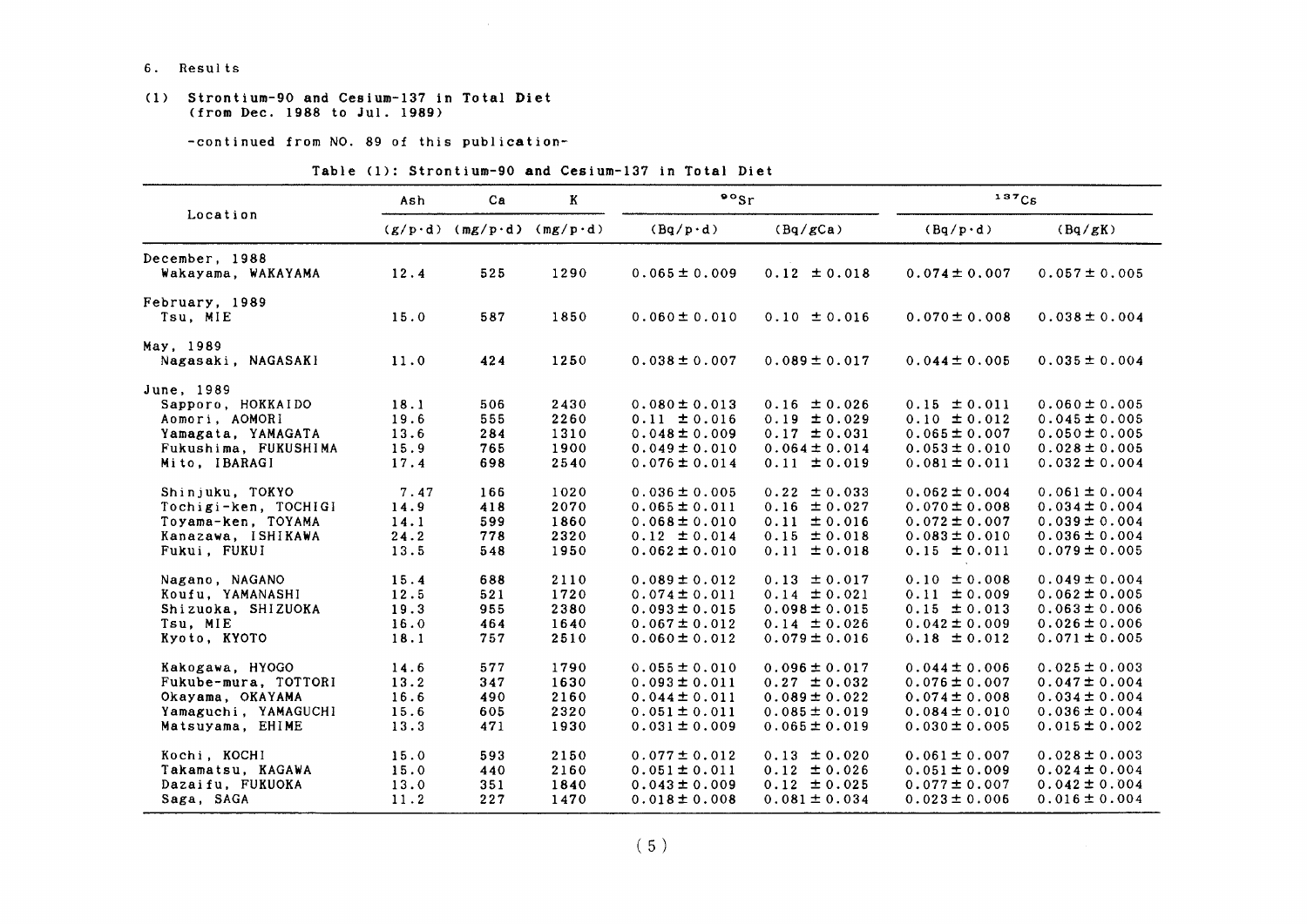|                    | Ash  | Ca                                | K                | $\bullet$ $\circ$ Sr |                  | $137C_S$          |                   |
|--------------------|------|-----------------------------------|------------------|----------------------|------------------|-------------------|-------------------|
| Location           |      | $(g/p \cdot d)$ (mg/p $\cdot d$ ) | $(mg/p \cdot d)$ | $(Bq/p \cdot d)$     | (Bq/gCa)         | $(Bq/p \cdot d)$  | (Bq/gK)           |
| Ocita, COITA       | 17.4 | 560                               | 2270             | $0.080 \pm 0.014$    | $0.14 \pm 0.024$ | $0.066 \pm 0.010$ | $0.029 \pm 0.005$ |
| Miyazaki, MIYAZAKI | 16.3 | 476                               | 2150             | $0.064 \pm 0.011$    | $0.13 \pm 0.022$ | $0.11 \pm 0.009$  | $0.049 \pm 0.004$ |
| Ookuchi, KAGOSHIMA | 15.9 | 431                               | 1800             | $0.066 \pm 0.012$    | $0.15 \pm 0.028$ | $0.089 \pm 0.008$ | $0.049 \pm 0.004$ |
| Naha, OKINAWA      | 15.1 | 457                               | 2280             | $0.072 \pm 0.012$    | $0.16 \pm 0.026$ | $0.085 \pm 0.010$ | $0.037 \pm 0.004$ |
| July, 1989         |      |                                   |                  |                      |                  |                   |                   |
| Akita, AKITA       | 12.8 | 438                               | 1690             | $0.045 \pm 0.008$    | $0.10 \pm 0.019$ | $0.16 \pm 0.011$  | $0.098 \pm 0.006$ |
| Neyagawa, OSAKA    | 14.0 | 443                               | 1840             | $0.045 \pm 0.011$    | $0.10 \pm 0.024$ | $0.10 \pm 0.010$  | $0.057 \pm 0.006$ |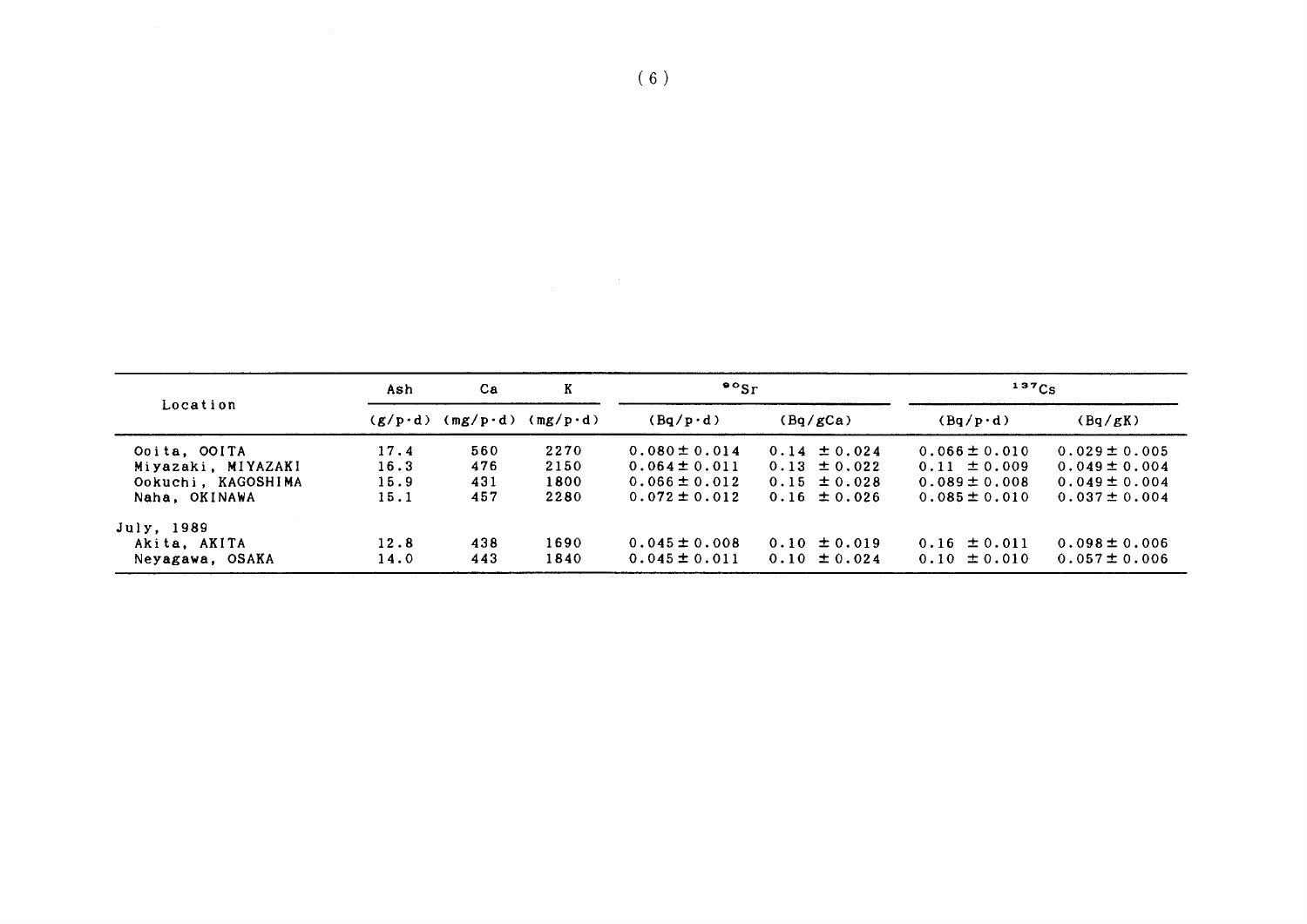#### $(2)-1$  Strontium-90 and Cesium-137 in Rice(producing districts) (from Sep.1988 to Dee.1989)

-COntinued from NO.89 0f this publication-

Table (2)-1: Strontium-90 and Cesium-137 in Rice

|                                                                                                                                                 |                                           | Component                                 |                                         | $\cdot$ $\cdot$ $\cdot$                                                                                      |                                                                                               | 137Cs                                                                                                 |                                                                                                              |
|-------------------------------------------------------------------------------------------------------------------------------------------------|-------------------------------------------|-------------------------------------------|-----------------------------------------|--------------------------------------------------------------------------------------------------------------|-----------------------------------------------------------------------------------------------|-------------------------------------------------------------------------------------------------------|--------------------------------------------------------------------------------------------------------------|
| Location                                                                                                                                        | $\text{Ash}(x)$                           | $Ca(g/Kg)$ $K(g/Kg)$                      |                                         | Bq/Kgwet                                                                                                     | Ba/gCa                                                                                        | Bq/Kgwet                                                                                              | Bq/gK                                                                                                        |
| September, 1988<br>Matsusaka, MIE                                                                                                               | 0.576                                     | 0.039                                     | 0.915                                   | $0.0021 \pm 0.0091$                                                                                          | $0.05 \pm 0.23$                                                                               | $0.0051 \pm 0.0055$                                                                                   | $0.0055 \pm 0.0060$                                                                                          |
| August, 1989<br>Sadowara-machi, MIYAZAKI                                                                                                        | 0.489                                     | 0.040                                     | 0.713                                   | $0.0000 \pm 0.0078$                                                                                          | $0.00 \pm 0.20$                                                                               | $0.0034 \pm 0.0064$                                                                                   | $0.0048 \pm 0.0090$                                                                                          |
| September, 1989<br>Utsunomiya, TOCHIGI<br>Matsusaka, MIE                                                                                        | 0.570<br>0.530                            | 0.044<br>0.037                            | 0.912<br>1.02                           | $0.014 \pm 0.0026$<br>$0.0000 \pm 0.0080$                                                                    | $0.33 \pm 0.060$<br>$0.00 \pm 0.22$                                                           | $0.034 \pm 0.0050$<br>$0.017 \pm 0.0075$                                                              | $0.037 \pm 0.0054$<br>$0.017 \pm 0.0073$                                                                     |
| October, 1989<br>Mito. IBARAGI<br>Toyoshina-machi, NAGANO<br>Tsuda-machi, KAGAWA<br>Usa, OOITA                                                  | 0.560<br>0.579<br>0.696<br>0.605          | 0.046<br>0.042<br>0.040<br>0.043          | 1.01<br>0.937<br>1.06<br>1.03           | $0.0041 \pm 0.0094$<br>$0.0043 \pm 0.0021$<br>$0.0014 \pm 0.0060$<br>$0.0041 \pm 0.0027$                     | $0.09 \pm 0.21$<br>$0.10 \pm 0.050$<br>$0.03 \pm 0.15$<br>$0.097 \pm 0.063$                   | $0.038 \pm 0.0086$<br>$0.0065 \pm 0.0030$<br>$0.0013 \pm 0.0034$<br>$0.0076 \pm 0.0035$               | $0.037 \pm 0.0085$<br>$0.0069 \pm 0.0032$<br>$0.0012 \pm 0.0032$<br>$0.0073 \pm 0.0034$                      |
| November, 1989<br>Ishikari-machi, HOKKAIDO<br>Takisawa-mura, IWATE<br>Fukushima. FUKUSHIMA<br>Kosugi-machi, TOYAMA<br>Nagasaka-machi, YAMANASHI | 0.579<br>0.628<br>0.592<br>0.604<br>0.596 | 0.040<br>0.043<br>0.044<br>0.038<br>0.038 | 0.926<br>1.05<br>1.09<br>0.839<br>0.774 | $0.0087 \pm 0.0055$<br>$0.011 \pm 0.0056$<br>$0.010 \pm 0.0025$<br>$0.021 \pm 0.0063$<br>$0.0000 \pm 0.0022$ | $0.22 \pm 0.14$<br>$0.25 \pm 0.13$<br>$0.23 \pm 0.056$<br>$0.55 \pm 0.17$<br>$0.00 \pm 0.057$ | $0.021 \pm 0.0040$<br>± 0.014<br>0.41<br>0.011<br>± 0.0039<br>0.027<br>± 0.0057<br>$0.011 \pm 0.0037$ | $0.022 \pm 0.0043$<br>0.39<br>$\pm 0.013$<br>$0.0098 \pm 0.0035$<br>$0.033 \pm 0.0068$<br>$0.014 \pm 0.0048$ |
| Kasai, HYOGO<br>Kagoshima, KAGOSHIMA                                                                                                            | 0.361<br>0.541                            | 0.034<br>0.039                            | 0.534<br>0.757                          | $0.0069 \pm 0.0021$<br>$0.0028 \pm 0.0019$                                                                   | $0.20 \pm 0.063$<br>$0.072 \pm 0.049$                                                         | $0.0046 \pm 0.0026$<br>$0.088 \pm 0.0071$                                                             | $0.0086 \pm 0.0048$<br>0.12<br>$\pm 0.009$                                                                   |
| December, 1989<br>Tajiri-machi, MIYAGI<br>Yamaguchi, YAMAGUCHI<br>Chikushino, FUKUOKA                                                           | 0.695<br>0.598<br>0.603                   | 0.041<br>0.048<br>0.041                   | 0.924<br>0.843<br>0.970                 | $0.0069 \pm 0.0025$<br>$0.0043 \pm 0.0026$<br>$0.0044 \pm 0.0026$                                            | $0.17 \pm 0.060$<br>$0.090 \pm 0.054$<br>$0.11 \pm 0.064$                                     | $0.024 \pm 0.0051$<br>$0.049 \pm 0.0054$<br>$0.014 \pm 0.0040$                                        | $0.026 \pm 0.0056$<br>$0.058 \pm 0.0064$<br>$0.014 \pm 0.0041$                                               |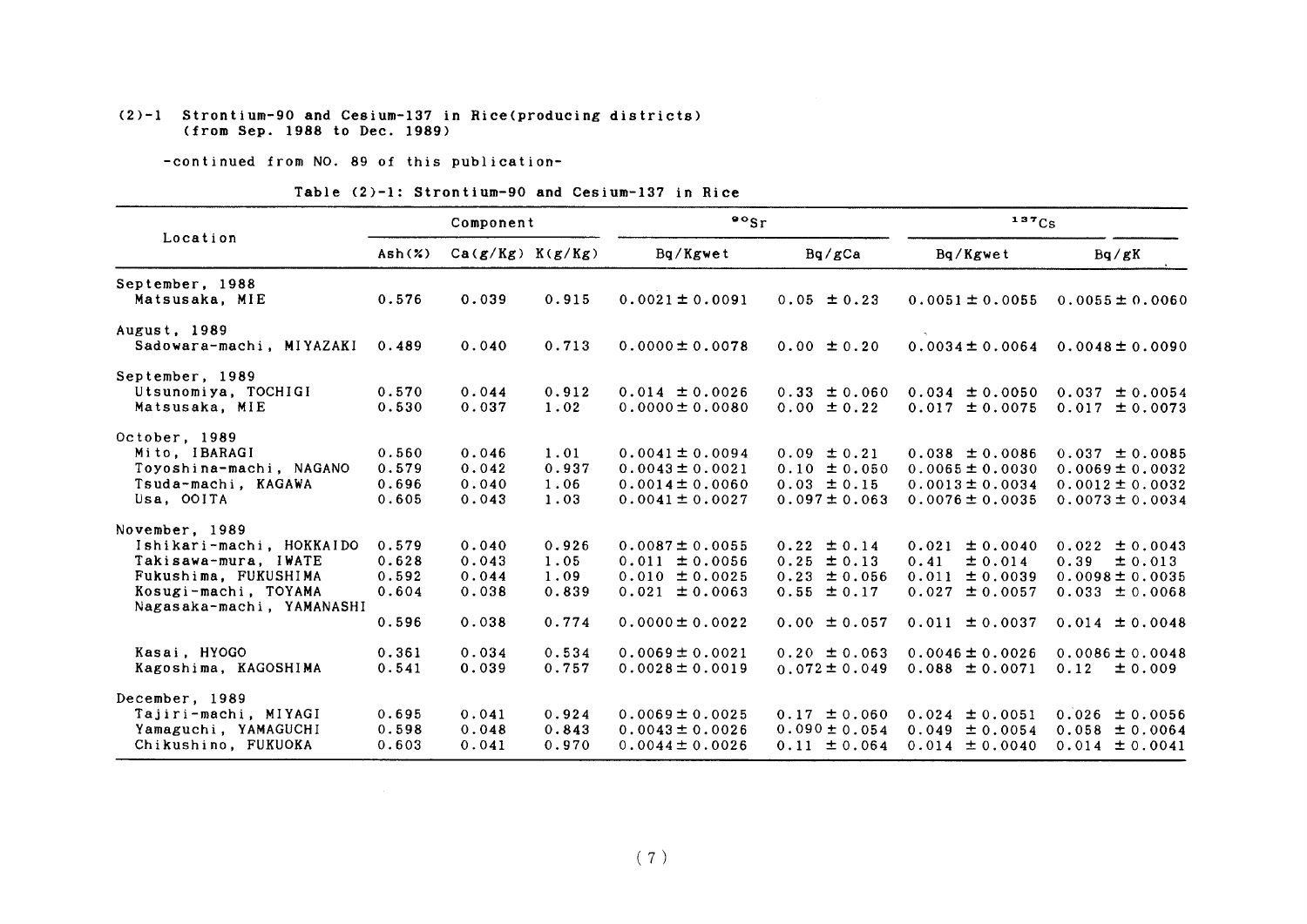#### (2)-2 Strontium-90 and Cesium-137 in Rice(consuming districts) (from Dee.1988 to Dec.1989)

-COntinued from NO.89 0f this publication-

#### Table (2)-2: Strontium-90 and Cesium-137 in Rice

|                                               |                | Component            |                | $\bullet \circ$ Sr                        |                                    | 137C <sub>S</sub>                        |                                          |
|-----------------------------------------------|----------------|----------------------|----------------|-------------------------------------------|------------------------------------|------------------------------------------|------------------------------------------|
| Location                                      | Ash(X)         | $Ca(g/Kg)$ $K(g/Kg)$ |                | Bq/Kgwet                                  | Bq/gCa                             | Bq/Kgwet                                 | Bq/gK                                    |
| December, 1988<br>Matsue, SHIMANE             | 0.392          | 0.036                | 0.705          | $0.012 \pm 0.0081$                        | $0.33 \pm 0.22$                    | 0.15<br>± 0.011                          | 0.21<br>± 0.016                          |
| January, 1989<br>Nagasaki, NAGASAKI           | 0.432          | 0.038                | 0.781          | $0.0000 \pm 0.0082$                       | $0.00 \pm 0.22$                    | $0.041 \pm 0.0073$                       | $0.052 \pm 0.0093$                       |
| February, 1989                                |                |                      |                |                                           |                                    |                                          |                                          |
| Shinguu, WAKAYAMA<br>Yonagusuku-mura, OKINAWA | 0.562<br>0.473 | 0.034<br>0.037       | 1.02<br>0.969  | $0.0089 \pm 0.010$<br>$0.0090 \pm 0.010$  | $0.26 \pm 0.30$<br>$0.24 \pm 0.28$ | $0.013 \pm 0.0055$<br>$0.022 \pm 0.0065$ | $0.012 \pm 0.0054$<br>$0.023 \pm 0.0067$ |
| September, 1989                               |                |                      |                |                                           |                                    |                                          |                                          |
| Kanazawa, ISHIKAWA                            | 0.556          | 0.045                | 1.16           | $0.0042 \pm 0.0096$                       | $0.09 \pm 0.22$                    | $0.012 \pm 0.0082$                       | $0.010 \pm 0.0071$                       |
| October, 1989                                 |                |                      |                |                                           |                                    |                                          |                                          |
| Akita, AKITA<br>Mito, IBARAGI                 | 0.474<br>0.504 | 0.032<br>0.041       | 0.734<br>0.851 | $0.019 \pm 0.0049$<br>$0.0000 \pm 0.0074$ | $0.60 \pm 0.15$<br>$0.00 \pm 0.18$ | 0.13<br>± 0.007<br>$0.011 \pm 0.0069$    | 0.18<br>± 0.010<br>$0.013 \pm 0.0081$    |
| Fukui, FUKUI                                  | 0.525          | 0.038                | 0.740          | $0.0041 \pm 0.0047$                       | $0.11 \pm 0.012$                   | $0.028 \pm 0.0041$                       | $0.038 \pm 0.0056$                       |
| Matsuyama, EHIME                              | 0.478          | 0.045                | 0.970          | $0.0000 \pm 0.0041$                       | $0.00 \pm 0.090$                   | $0.0016 \pm 0.0024$                      | $0.0016 \pm 0.0024$                      |
| November, 1989                                |                |                      |                |                                           |                                    |                                          |                                          |
| Sapporo, HOKKAIDO                             | 0.545          | 0.041                | 0.975          | $0.0089 \pm 0.0053$                       | $0.22 \pm 0.13$                    | $0.011 \pm 0.0033$                       | $0.012 \pm 0.0034$                       |
| Yamagata, YAMAGATA                            | 0.534          | 0.034                | 0.694          | $0.015 \pm 0.0052$                        | $0.44 \pm 0.15$                    | $0.039 \pm 0.0046$                       | $0.056 \pm 0.0067$                       |
| Shizuoka, SHIZUOKA                            | 0.513          | 0.042                | 0.677          | $0.014 \pm 0.0028$                        | $0.34 \pm 0.067$                   | $0.049 \pm 0.0054$                       | $0.073 \pm 0.0079$                       |
| Kyoto, KYOTO                                  | 0.671          | 0.041                | 1.13           | $0.0090 \pm 0.0061$                       | $0.22 \pm 0.15$                    | $0.0013 \pm 0.0051$                      | $0.0011 \pm 0.0045$                      |
| Osaka, OSAKA                                  | 0.560          | 0.044                | 1.01           | $0.014 \pm 0.0027$                        | $0.32 \pm 0.060$                   | $0.019 \pm 0.0050$                       | $0.019 \pm 0.0049$                       |
| Kobe, HYOGO                                   | 0.503          | 0.043                | 0.819          | $0.0038 \pm 0.0021$                       | $0.088 \pm 0.050$                  | $0.033 \pm 0.0040$                       | $0.040 \pm 0.0049$                       |
| Saga, SAGA                                    | 0.671          | 0.038                | 1.32           | $0.0000 \pm 0.0056$                       | $0.00 \pm 0.15$                    | $0.014 \pm 0.0040$                       | $0.011 \pm 0.0030$                       |
| Yonagusuku-mura, OKINAWA                      | 0.519          | 0.040                | 1.08           | $0.0079 \pm 0.0022$                       | $0.20 \pm 0.055$                   | $0.023 \pm 0.0048$                       | $0.021 \pm 0.0044$                       |
| December, 1989                                |                |                      |                |                                           |                                    |                                          |                                          |
| Yokohama, KANAGAWA                            | 0.505          | 0.041                | 0.737          | $0.017 \pm 0.0026$                        | $0.41 \pm 0.063$                   | $0.065 \pm 0.0059$                       | $0.087 \pm 0.0080$                       |
| Nagoya, AICHI                                 | 0.521          | 0.039                | 0.724          | $0.0053 \pm 0.0024$                       | $0.14 \pm 0.062$                   | $0.031 \pm 0.0042$                       | $0.043 \pm 0.0057$                       |
| Tottori, TOTTORI                              | 0.539          | 0.039                | 0.759          | $0.0092 \pm 0.0026$                       | $0.24 \pm 0.067$                   | $0.046 \pm 0.0049$                       | $0.061 \pm 0.0064$                       |
| Seto-machi, OKAYAMA                           | 0.529          | 0.037                | 0.798          | $0.0065 \pm 0.0025$                       | $0.18 \pm 0.067$                   | $0.0018 \pm 0.0025$                      | $0.0022 \pm 0.0031$                      |
| Hiroshima, HIROSHIMA                          | 0.463          | 0.044                | 0.754          | $0.012 \pm 0.0021$                        | $0.27 \pm 0.049$                   | $0.035 \pm 0.0044$                       | $0.046 \pm 0.0058$                       |
| Kasuga, FUKUOKA                               | 0.494          | 0.043                | 0.815          | $0.020 \pm 0.0030$                        |                                    | $0.46 \pm 0.070$ 0.010 $\pm$ 0.0031      | $0.012 \pm 0.0038$                       |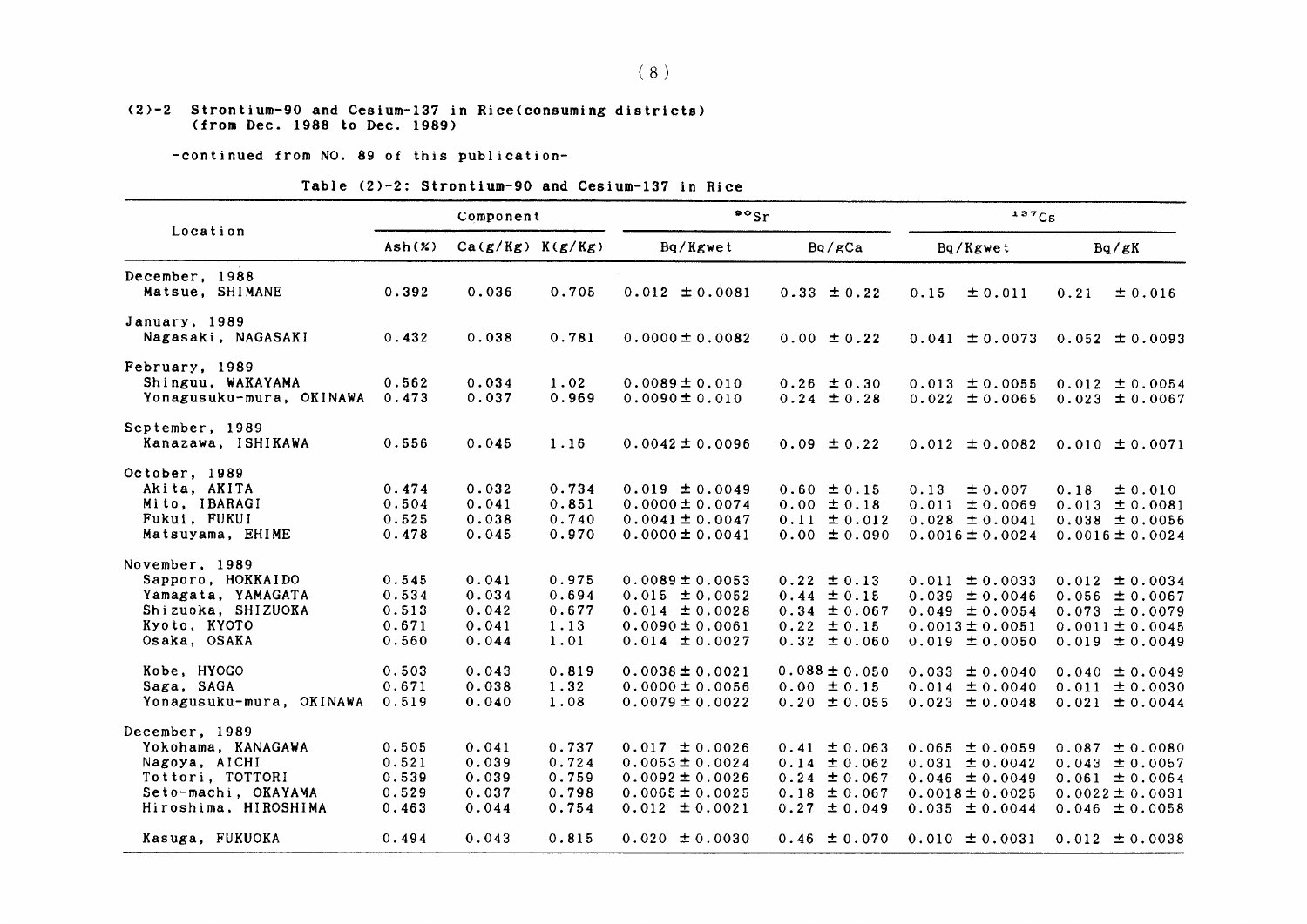#### $(3)-1$  Strontium-90 and Cesium-137 in Milk(producing districts for domestic program)  $($ from Dec. 1988 to Oct. 1989)

-COntinued from NO.89 0f this publication-

| fable (3)-1: Strontium-90 and Cesium-137 in Milk |  |  |  |  |  |  |  |
|--------------------------------------------------|--|--|--|--|--|--|--|
|--------------------------------------------------|--|--|--|--|--|--|--|

| Location                                            | Component                                       |              |              | $\cdot$ $\cdot$ $\cdot$ $\cdot$        |                                        | 137C <sub>S</sub>                      |                                        |
|-----------------------------------------------------|-------------------------------------------------|--------------|--------------|----------------------------------------|----------------------------------------|----------------------------------------|----------------------------------------|
|                                                     | Ash $(g / \ell)$ Ca $(g / \ell)$ K $(g / \ell)$ |              |              | $Bq / \ell$                            | Bq/gCa                                 | $Bq / \ell$                            | Bq/gK                                  |
| December, 1988<br>Oouchiyama-mura, MIE              | 7.38                                            | 1.19         | 1.66         | $0.038 \pm 0.009$                      | $0.032 \pm 0.008$                      | $0.020 \pm 0.005$                      | $0.012 \pm 0.003$                      |
| February, 1989<br>Takisawa-mura, IWATE              | 7.38                                            | 1.13         | 1.76         | $0.036 \pm 0.009$                      | $0.032 \pm 0.008$                      | $0.10 \pm 0.009$                       | $0.058 \pm 0.005$                      |
| March, 1989<br>Oouchiyama-mura, MIE                 | 7.24                                            | 1.14         | 1.65         | $0.028 \pm 0.009$                      | $0.025 \pm 0.008$                      | $0.015 \pm 0.005$                      | $0.009 \pm 0.003$                      |
| June, 1989<br>Yamato-machi, SAGA                    | 7.12                                            | 1.06         | 1.61         | $0.031 \pm 0.009$                      | $0.029 \pm 0.008$                      | $0.026 \pm 0.005$                      | $0.016 \pm 0.003$                      |
| August, 1989                                        |                                                 |              |              |                                        |                                        |                                        |                                        |
| Aomori, AOMORI<br>Takisawa-mura, IWATE              | 7.00<br>7.53                                    | 1.08<br>1.13 | 1.56<br>1.73 | $0.24 \pm 0.014$<br>$0.031 \pm 0.005$  | $0.22 \pm 0.013$<br>$0.027 \pm 0.004$  | $0.21 \pm 0.012$<br>$0.12 \pm 0.009$   | $0.13 \pm 0.008$<br>$0.069 \pm 0.005$  |
| Mito, IBARAGI<br>Nishinasuno-machi, TOCHIGI         | 6.69                                            | 1.20         | 1.66         | $0.038 \pm 0.005$                      | $0.031 \pm 0.004$                      | $0.030 \pm 0.007$                      | $0.018 \pm 0.005$                      |
|                                                     | 7.33                                            | 1.11         | 1.72         | $0.060 \pm 0.010$                      | $0.055 \pm 0.009$                      | $0.029 \pm 0.006$                      | $0.017 \pm 0.004$                      |
| Tonami, TOYAMA                                      | 7.37                                            | 1.19         | 1.47         | $0.039 \pm 0.005$                      | $0.033 \pm 0.004$                      | $0.028 \pm 0.005$                      | $0.019 \pm 0.004$                      |
| Oshimizu-machi, ISHIKAWA<br>Takane-machi, YAMANASHI | 7.18<br>6.44                                    | 1.16<br>1.04 | 1.58<br>1.38 | $0.031 \pm 0.004$                      | $0.027 \pm 0.004$                      | $0.65 \pm 0.020$                       | $0.41 \pm 0.013$                       |
| Mihara-machi, HYOGO                                 | 7.16                                            | 1.13         | 1.57         | $0.029 \pm 0.004$<br>$0.034 \pm 0.005$ | $0.028 \pm 0.004$<br>$0.030 \pm 0.004$ | $0.016 \pm 0.004$<br>$0.081 \pm 0.007$ | $0.011 \pm 0.003$<br>$0.052 \pm 0.005$ |
| Matsuyama, EHIME                                    | 7.64                                            | 1.23         | 1.65         | $0.033 \pm 0.009$                      | $0.027 \pm 0.007$                      | $0.004 \pm 0.006$                      | $0.003 \pm 0.004$                      |
| Takasa-machi, KAGAWA                                | 7.41                                            | 1.15         | 1.67         | $0.016 \pm 0.004$                      | $0.014 \pm 0.004$                      | $0.016 \pm 0.005$                      | $0.009 \pm 0.003$                      |
| Kujuu-machi, OOITA                                  | 6.55                                            | 1.04         | 1.46         | $0.031 \pm 0.004$                      | $0.029 \pm 0.004$                      | $0.12 \pm 0.008$                       | $0.083 \pm 0.006$                      |
| Takahara-machi, MIYAZAKI                            | 6.75                                            | 1.04         | 1.57         | $0.022 \pm 0.008$                      | $0.021 \pm 0.007$                      | $0.31 \pm 0.014$                       | $0.20 \pm 0.009$                       |
| October. 1989                                       |                                                 |              |              |                                        |                                        |                                        |                                        |
| Yamato-machi, SAGA                                  | 7.43                                            | 1.24         | 1.56         | $0.032 \pm 0.005$                      | $0.026 \pm 0.004$                      | $0.019 \pm 0.005$                      | $0.012 \pm 0.003$                      |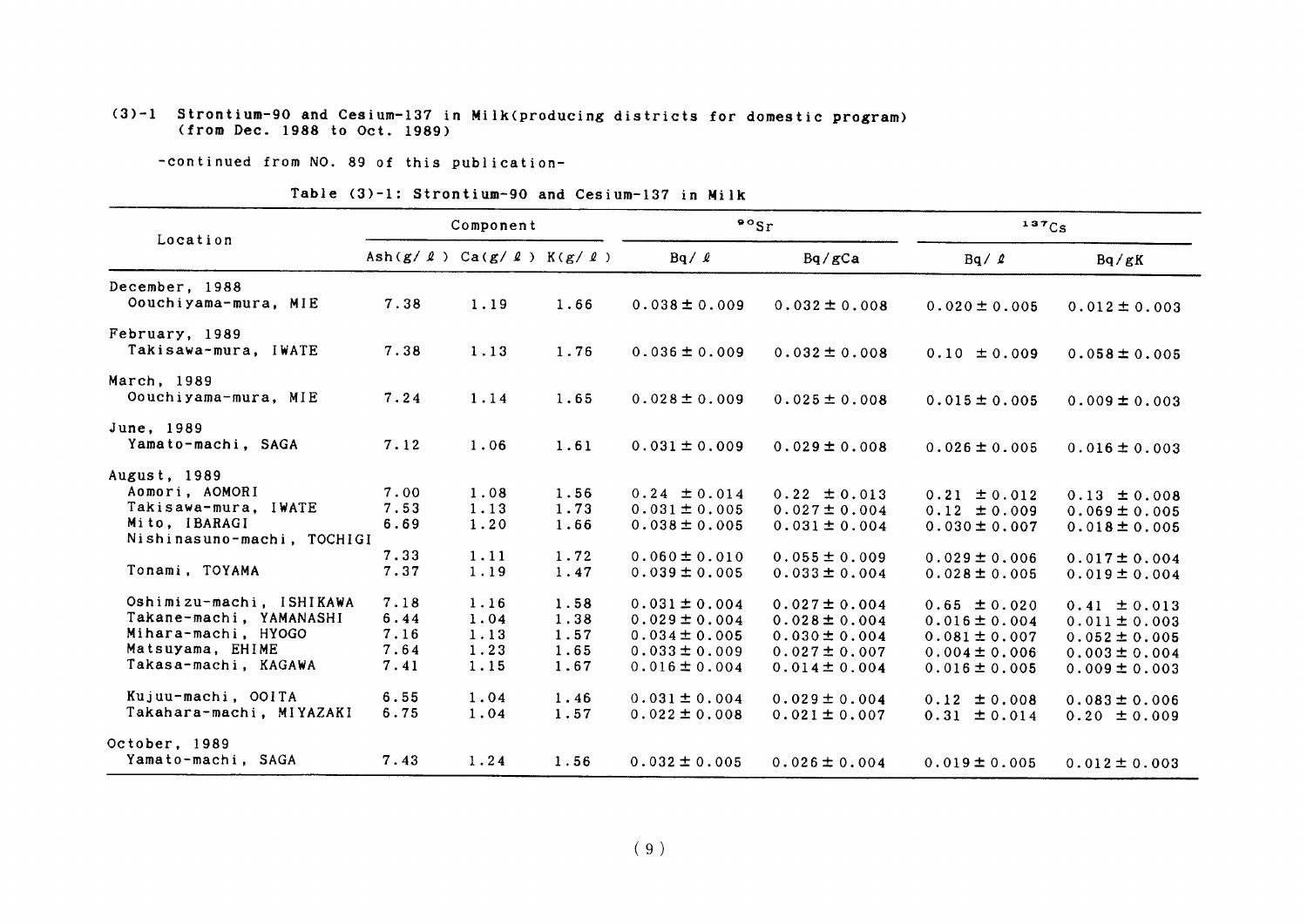#### (3)-2 Strontiun-gO and Cesiun-137.in Milk(producing districts for VHO program) (from May1989 to Jan.1990)

#### -continued from NO. 89 of this publication-

|                           | Component                                       |       |      | $\frac{90}{s}$ r  |                   | 137Cs             |                   |
|---------------------------|-------------------------------------------------|-------|------|-------------------|-------------------|-------------------|-------------------|
| Location                  | Ash $(g / \ell)$ Ca $(g / \ell)$ K $(g / \ell)$ |       |      | $Bq / \ell$       | Bq/gCa            | $Bq / \ell$       | Bq/gK             |
| May, 1989                 |                                                 |       |      |                   |                   |                   |                   |
| Sapporo, HOKKAIDO         | 7.37                                            | 1.15  | 1.59 | $0.042 \pm 0.008$ | $0.037 \pm 0.007$ | $0.10 \pm 0.010$  | $0.065 \pm 0.006$ |
| Hachijo-Island, TOKYO     | 6.95                                            | 0.975 | 1.38 | $0.087 \pm 0.010$ | $0.089 \pm 0.010$ | $0.17 \pm 0.011$  | $0.13 \pm 0.008$  |
| Katsuyama, FUKUI          | 7.16                                            | 1.10  | 1.50 | $0.047 \pm 0.008$ | $0.042 \pm 0.007$ | $0.081 \pm 0.008$ | $0.054 \pm 0.006$ |
| Nose-machi, OSAKA         | 7.27                                            | 1.06  | 1.50 | $0.032 \pm 0.007$ | $0.030 \pm 0.007$ | $0.043 \pm 0.007$ | $0.029 \pm 0.005$ |
| Hikawa-machi, SHIMANE     | 7.75                                            | 1.17  | 1.90 | $0.059 \pm 0.010$ | $0.051 \pm 0.008$ | $0.032 \pm 0.007$ | $0.017 \pm 0.004$ |
| Takamiya-machi, HIROSHIMA | 6.92                                            | 1.07  | 1.48 | $0.028 \pm 0.007$ | $0.026 \pm 0.007$ | $0.018 \pm 0.006$ | $0.012 \pm 0.004$ |
| Kochi, KOCHI              | 7.08                                            | 1.09  | 1.48 | $0.097 \pm 0.010$ | $0.089 \pm 0.009$ | $0.040 \pm 0.008$ | $0.027 \pm 0.005$ |
| Fukuma-machi, FUKUOKA     | 7.73                                            | 1.24  | 1.57 | $0.018 \pm 0.008$ | $0.014 \pm 0.006$ | $0.060 \pm 0.008$ | $0.038 \pm 0.005$ |
| Kajiki-machi, KAGOSHIMA   | 7.10                                            | 1.10  | 1.53 | $0.020 \pm 0.007$ | $0.018 \pm 0.007$ | $0.045 \pm 0.008$ | $0.029 \pm 0.005$ |
| August, 1989              |                                                 |       |      |                   |                   |                   |                   |
| Sapporo, HOKKAIDO         | 7.50                                            | 1.15  | 1.64 | $0.042 \pm 0.009$ | $0.037 \pm 0.008$ | $0.16 \pm 0.011$  | $0.097 \pm 0.007$ |
| Hachijo-Island, TOKYO     | 7.05                                            | 1.04  | 1.35 | $0.086 \pm 0.006$ | $0.082 \pm 0.006$ | $0.11 \pm 0.008$  | $0.078 \pm 0.006$ |
| Katsuyama, FUKUI          | 7.34                                            | 1.22  | 1.51 | $0.048 \pm 0.009$ | $0.040 \pm 0.007$ | $0.12 \pm 0.010$  | $0.080 \pm 0.007$ |
| Nose-machi, OSAKA         | 7.40                                            | 1.11  | 1.53 | $0.033 \pm 0.005$ | $0.030 \pm 0.005$ | $0.025 \pm 0.005$ | $0.016 \pm 0.004$ |
| Hikawa-machi, SHIMANE     | 7.45                                            | 1.06  | 1.56 | $0.057 \pm 0.009$ | $0.053 \pm 0.008$ | $0.081 \pm 0.007$ | $0.052 \pm 0.005$ |
| Takamiya-machi, HIROSHIMA | 6.06                                            | 0.918 | 1.33 | $0.018 \pm 0.006$ | $0.020 \pm 0.007$ | $0.009 \pm 0.005$ | $0.007 \pm 0.004$ |
| Kochi, KOCHI              | 7.36                                            | 1.09  | 1.54 | $0.064 \pm 0.010$ | $0.059 \pm 0.009$ | $0.044 \pm 0.008$ | $0.029 \pm 0.005$ |
| Fukuma-machi, FUKUOKA     | 7.13                                            | 1.18  | 1.56 | $0.028 \pm 0.005$ | $0.024 \pm 0.004$ | $0.17 \pm 0.011$  | $0.11 \pm 0.007$  |
| Kajiki-machi, KAGOSHIMA   | 6.95                                            | 1.07  | 1.44 | $0.024 \pm 0.004$ | $0.022 \pm 0.004$ | $0.064 \pm 0.008$ | $0.044 \pm 0.006$ |
| November, 1989            |                                                 |       |      |                   |                   |                   |                   |
| Sapporo, HOKKAIDO         | 7.29                                            | 1.14  | 1.67 | $0.055 \pm 0.006$ | $0.048 \pm 0.005$ | $0.068 \pm 0.008$ | $0.041 \pm 0.005$ |
| Katsuyama, FUKUI          | 7.68                                            | 1.25  | 1.67 | $0.049 \pm 0.006$ | $0.039 \pm 0.005$ | $0.056 \pm 0.007$ | $0.034 \pm 0.004$ |
| Nose-machi, OSAKA         | 7.77                                            | 1.25  | 1.63 | $0.030 \pm 0.008$ | $0.024 \pm 0.006$ | $0.026 \pm 0.005$ | $0.016 \pm 0.003$ |
| Kochi, KOCHI              | 7.53                                            | 1.21  | 1.62 | $0.068 \pm 0.006$ | $0.056 \pm 0.005$ | $0.024 \pm 0.005$ | $0.015 \pm 0.003$ |
| Fukuma-machi, FUKUOKA     | 7.60                                            | 1.24  | 1.69 | $0.040 \pm 0.008$ | $0.033 \pm 0.007$ | $0.040 \pm 0.007$ | $0.024 \pm 0.004$ |
| Kajiki-machi, KAGOSHIMA   | 7.40                                            | 1.17  | 1.57 | $0.033 \pm 0.008$ | $0.028 \pm 0.007$ | $0.045 \pm 0.007$ | $0.029 \pm 0.005$ |
| December, 1989            |                                                 |       |      |                   |                   |                   |                   |
| Takamiya-machi, HIROSHIMA | 7.24                                            | 1.12  | 1.56 | $0.021 \pm 0.007$ | $0.019 \pm 0.006$ | $0.010 \pm 0.006$ | $0.006 \pm 0.004$ |
| January, 1990             |                                                 |       |      |                   |                   |                   |                   |
| Nose-machi. OSAKA         | 7.56                                            | 1.18  | 1.59 | $0.027 \pm 0.007$ | $0.023 \pm 0.006$ | $0.025 \pm 0.007$ | $0.016 \pm 0.004$ |

#### Table (3)-2: Strontium-90 and Cesium-137 in Milk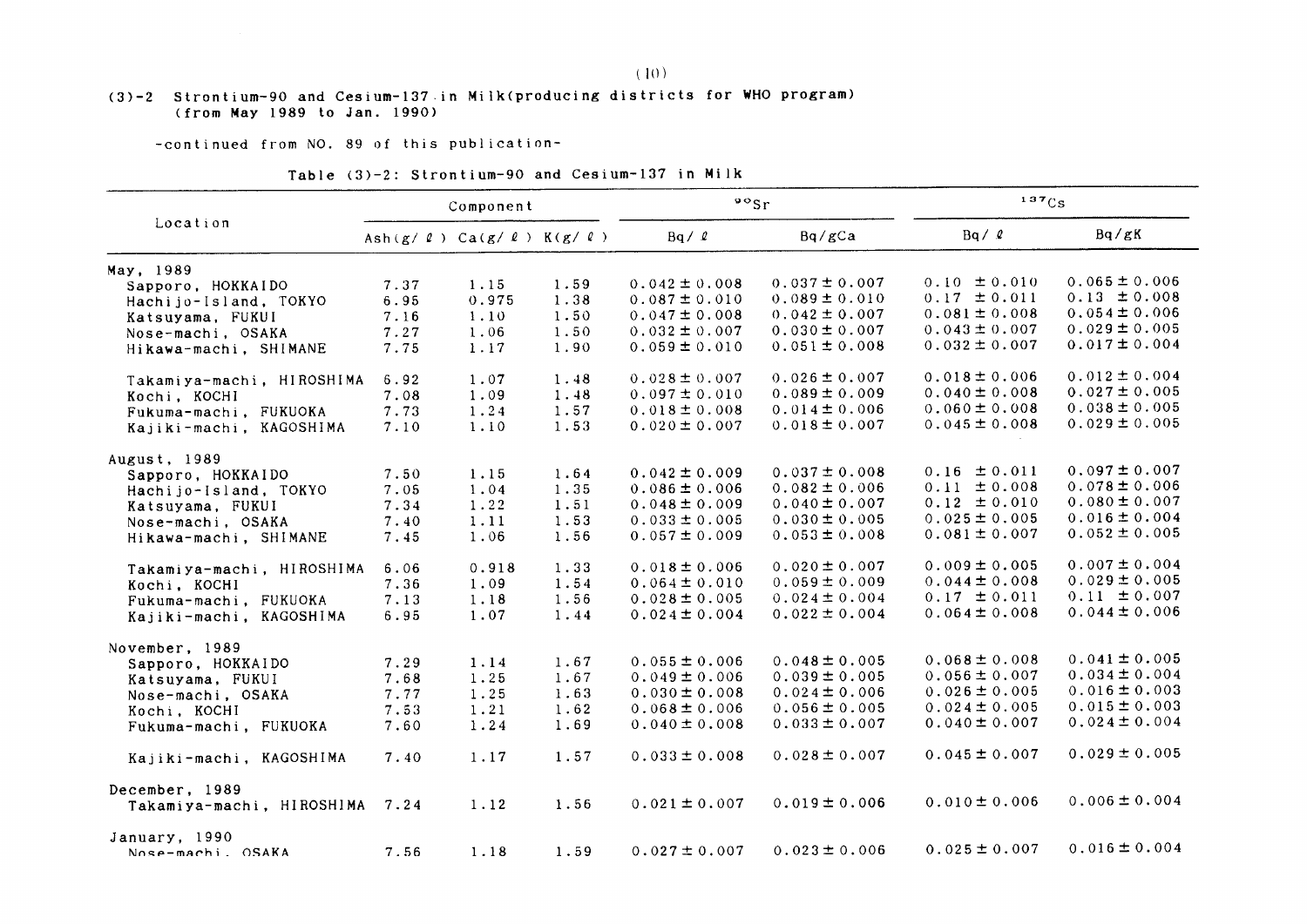#### (3)-3 Strontium-90 and Cesium-137in \_1k(COnSuming districts) (from Aug.1988 to Jan.1990)

-COntinued from NO.89 0f this publication-

|                          |      | Component                                       |      | $\mathfrak{so}_{\mathrm{Sr}}$ |                   | 137Cs             |                   |
|--------------------------|------|-------------------------------------------------|------|-------------------------------|-------------------|-------------------|-------------------|
| Location                 |      | Ash $(g / \ell)$ Ca $(g / \ell)$ K $(g / \ell)$ |      | $Bq / \ell$                   | Bq/gCa            | $Bq / \ell$       | Bq/gK             |
| August, 1988             |      |                                                 |      |                               |                   |                   |                   |
| Nagasaki, NAGASAKI       | 6.67 | 1.04                                            | 1.51 | $0.019 \pm 0.023$             | $0.019 \pm 0.022$ | $0.000 \pm 0.010$ | $0.000 \pm 0.006$ |
| February, 1989           |      |                                                 |      |                               |                   |                   |                   |
| Shinguu, WAKAYAMA        | 6.14 | 0.999                                           | 1.35 | $0.036 \pm 0.008$             | $0.036 \pm 0.008$ | $0.005 \pm 0.004$ | $0.004 \pm 0.003$ |
| May, 1989                |      |                                                 |      |                               |                   |                   |                   |
| Sendai, MIYAGI           | 7.24 | 1.15                                            | 1.64 | $0.025 \pm 0.008$             | $0.022 \pm 0.007$ | $0.009 \pm 0.006$ | $0.006 \pm 0.004$ |
| Kyoto, KYOTO             | 7.19 | 1.09                                            | 1.56 | $0.027 \pm 0.008$             | $0.025 \pm 0.007$ | 0.047 $\pm$ 0.008 | $0.030 \pm 0.005$ |
| June, 1989               |      |                                                 |      |                               |                   |                   |                   |
| Yonagusuku-mura, OKINAWA | 7.11 | 1.11                                            | 1.66 | $0.029 \pm 0.008$             | $0.026 \pm 0.007$ | $0.010 \pm 0.006$ | $0.006 \pm 0.004$ |
| August, 1989             |      |                                                 |      |                               |                   |                   |                   |
| Sapporo, HOKKAIDO        | 7.40 | 1.13                                            | 1.58 | $0.036 \pm 0.009$             | $0.032 \pm 0.008$ | $0.17 \pm 0.012$  | $0.11 \pm 0.007$  |
| Akita, AKITA             | 7.16 | 1.03                                            | 1.46 | $0.054 \pm 0.010$             | $0.052 \pm 0.009$ | $0.038 \pm 0.007$ | $0.026 \pm 0.005$ |
| Yamagata, YAMAGATA       | 7.45 | 1.16                                            | 1.66 | $0.024 \pm 0.008$             | $0.021 \pm 0.007$ | $0.060 \pm 0.008$ | $0.036 \pm 0.005$ |
| Shinjuku, TOKYO          | 7.07 | 1.08                                            | 1.56 | $0.025 \pm 0.004$             | $0.023 \pm 0.004$ | $0.028 \pm 0.005$ | $0.018 \pm 0.003$ |
| Nagano, NAGANO           | 7.11 | 1.19                                            | 1.60 | $0.045 \pm 0.012$             | $0.038 \pm 0.010$ | $0.018 \pm 0.007$ | $0.011 \pm 0.004$ |
| Shizuoka, SHIZUOKA       | 7.02 | 1.11                                            | 1.60 | $0.022 \pm 0.008$             | $0.020 \pm 0.007$ | $0.048 \pm 0.007$ | $0.030 \pm 0.005$ |
| Osaka, OSAKA             | 6.98 | 1.06                                            | 1.49 | $0.049 \pm 0.008$             | $0.047 \pm 0.008$ | $0.058 \pm 0.008$ | $0.039 \pm 0.005$ |
| Yonago, TOTTORI          | 7.80 | 1.09                                            | 1.51 | $0.042 \pm 0.009$             | $0.038 \pm 0.008$ | $0.034 \pm 0.007$ | $0.023 \pm 0.005$ |
| Matsue, SHIMANE          | 7.39 | 1.17                                            | 1.66 | $0.032 \pm 0.005$             | $0.028 \pm 0.004$ | $0.067 \pm 0.007$ | $0.040 \pm 0.004$ |
| Okayama, OKAYAMA         | 7.13 | 1.10                                            | 1.61 | $0.019 \pm 0.004$             | $0.017 \pm 0.004$ | $0.028 \pm 0.005$ | $0.018 \pm 0.003$ |
| Hiroshima, HIROSHIMA     | 6.56 | 1.03                                            | 1.47 | $0.016 \pm 0.006$             | $0.015 \pm 0.006$ | $0.016 \pm 0.006$ | $0.011 \pm 0.004$ |
| Yamaguchi, YAMAGUCHI     | 7.21 | 1.11                                            | 1.61 | $0.026 \pm 0.005$             | $0.023 \pm 0.004$ | $0.027 \pm 0.007$ | $0.017 \pm 0.004$ |
| Matsuyama, EHIME         | 7.00 | 1.09                                            | 1.55 | $0.022 \pm 0.008$             | $0.020 \pm 0.007$ | $0.029 \pm 0.007$ | $0.019 \pm 0.004$ |
| Kochi, KOCHI             | 6.88 | 1.06                                            | 1.54 | $0.047 \pm 0.009$             | $0.044 \pm 0.008$ | $0.014 \pm 0.006$ | $0.009 \pm 0.004$ |
| Chikushino, FUKUOKA      | 7.38 | 1.12                                            | 1.66 | $0.019 \pm 0.008$             | $0.017 \pm 0.007$ | $0.056 \pm 0.008$ | $0.033 \pm 0.005$ |
| Nagasaki, NAGASAKI       | 6.79 | 1.05                                            | 1.51 | $0.021 \pm 0.004$             | $0.020 \pm 0.004$ | $0.016 \pm 0.007$ | $0.011 \pm 0.005$ |
| Kagoshima, KAGOSHIMA     | 7.40 | 1.13                                            | 1.55 | $0.022 \pm 0.004$             | $0.020 \pm 0.004$ | $0.071 \pm 0.009$ | $0.046 \pm 0.006$ |
| September, 1989          |      |                                                 |      |                               |                   |                   |                   |
| Sendai, MIYAGI           | 7.16 | 1.14                                            | 1.66 | $0.034 \pm 0.009$             | $0.030 \pm 0.008$ | $0.013 \pm 0.006$ | $0.008 \pm 0.004$ |
| October, 1989            |      |                                                 |      |                               |                   |                   |                   |
| Fukushima, FUKUSHIMA     | 7.35 | 1.16                                            | 1.62 | $0.025 \pm 0.004$             | $0.021 \pm 0.004$ | $0.036 \pm 0.007$ | $0.022 \pm 0.004$ |

Table (3)-3: Strontium-90 and Cesium-137 in Milk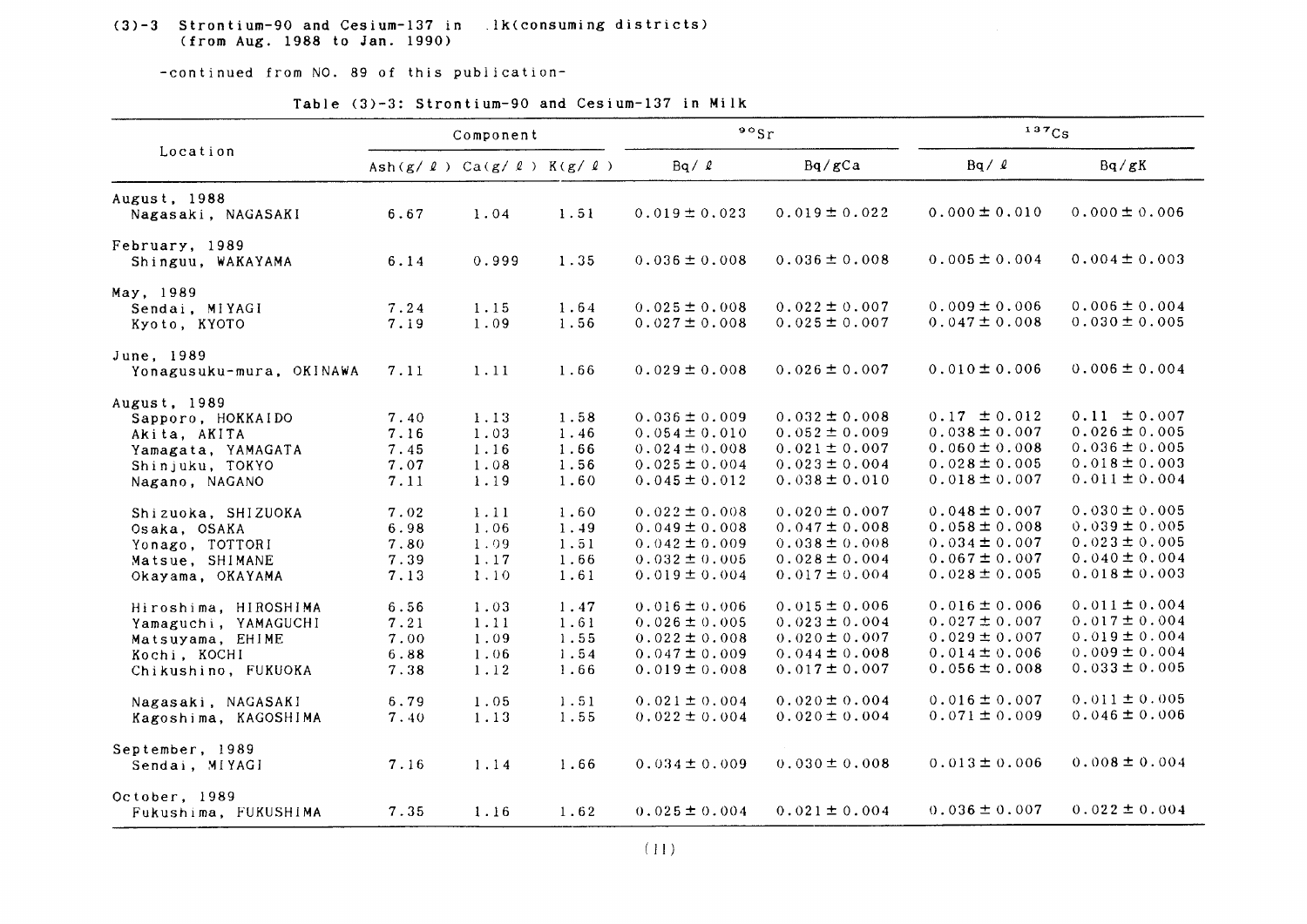| Location                       |                                                 | Component |      |                   | $\cdot$ $\cdot$ $\cdot$ $\cdot$ | $137C_S$          |                   |  |
|--------------------------------|-------------------------------------------------|-----------|------|-------------------|---------------------------------|-------------------|-------------------|--|
|                                | Ash $(g / \ell)$ Ca $(g / \ell)$ K $(g / \ell)$ |           |      | $Ba / \ell$       | Bq/gCa                          | Ba/l              | Bq/gK             |  |
| Kyoto, KYOTO                   | 7.38                                            | 1.14      | 1.59 | $0.030 \pm 0.005$ | $0.026 \pm 0.005$               | $0.044 \pm 0.008$ | $0.027 \pm 0.005$ |  |
| December, 1989<br>Akita, AKITA | 6.08                                            | 0.953     | 1.29 | $0.024 \pm 0.004$ | $0.026 \pm 0.004$               | $0.061 \pm 0.006$ | $0.048 \pm 0.005$ |  |
| January, 1990<br>Osaka, OSAKA  | 7.28                                            | 1.12      | 1.56 | $0.038 \pm 0.008$ | $0.034 \pm 0.007$               | $0.031 \pm 0.007$ | $0.020 \pm 0.005$ |  |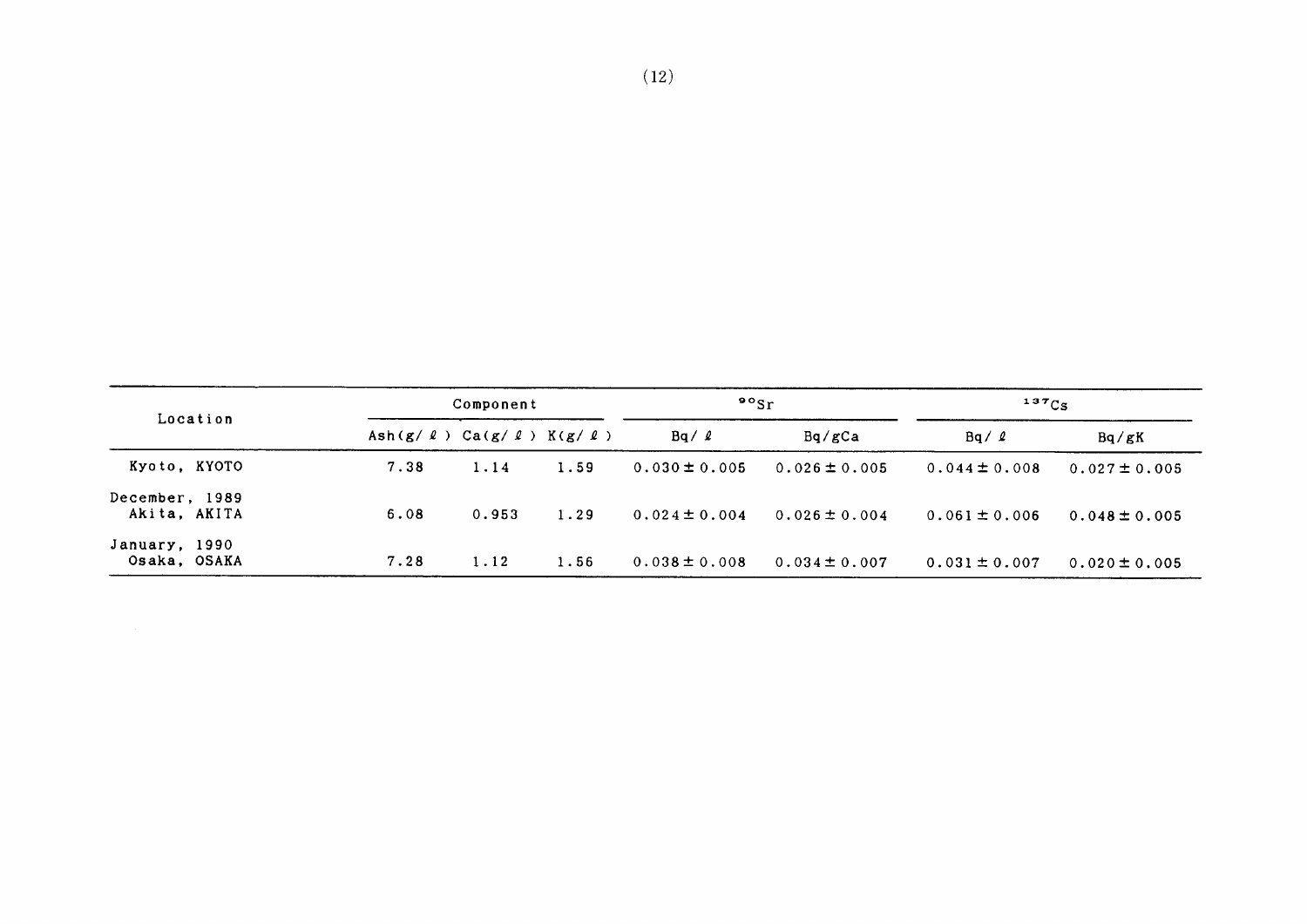#### (3)-4 Strontium-90 and Cesiun-137in Milk(povderd milk)

-COntinued from NO.89 0f this publication-

| Market Milk<br>July, 1989 |        | Component            |      |                   | $\cdot$ $\cdot$ sr | 137Cs               |                    |  |
|---------------------------|--------|----------------------|------|-------------------|--------------------|---------------------|--------------------|--|
|                           | Ash(x) | $Ca(g/Kg)$ $K(g/Kg)$ |      | Bq/Kgwet          | Bq/gCa             | Bq/Kgwet            | Bq/gK              |  |
|                           |        |                      |      |                   |                    |                     |                    |  |
| Sample A                  | 8.07   | 12.5                 | 17.6 | $0.51 \pm 0.034$  | $0.040 \pm 0.0027$ | $\pm 0.04$<br>1.0   | $0.058 \pm 0.0020$ |  |
| Sample B                  | 2.35   | 3.36                 | 5.45 | $0.078 \pm 0.012$ | $0.023 \pm 0.0037$ | 0.60<br>$\pm 0.021$ | $0.11 \pm 0.004$   |  |
| Sample C                  | 7.94   | 12.1                 | 17.8 | $0.80 \pm 0.043$  | $0.066 \pm 0.0035$ | $\pm 0.05$<br>1.7   | $0.097 \pm 0.0025$ |  |
| Sample D                  | 2.56   | 4.10                 | 5.45 | $0.046 \pm 0.010$ | $0.011 \pm 0.0024$ | $0.26 \pm 0.013$    | $0.047 \pm 0.0024$ |  |
| Sample E                  | 2.54   | 4.01                 | 5.23 | $0.12 \pm 0.013$  | $0.029 \pm 0.0032$ | $\pm 0.016$<br>0.37 | $0.070 \pm 0.0030$ |  |
| Sample F                  | 2.58   | 3.84                 | 5.60 | $0.057 \pm 0.012$ | $0.015 \pm 0.0030$ | $0.62 \pm 0.020$    | $0.11 \pm 0.004$   |  |

#### Table (3)-4: Strontium-90 and Cesium-137 in Milk

\*Skim milk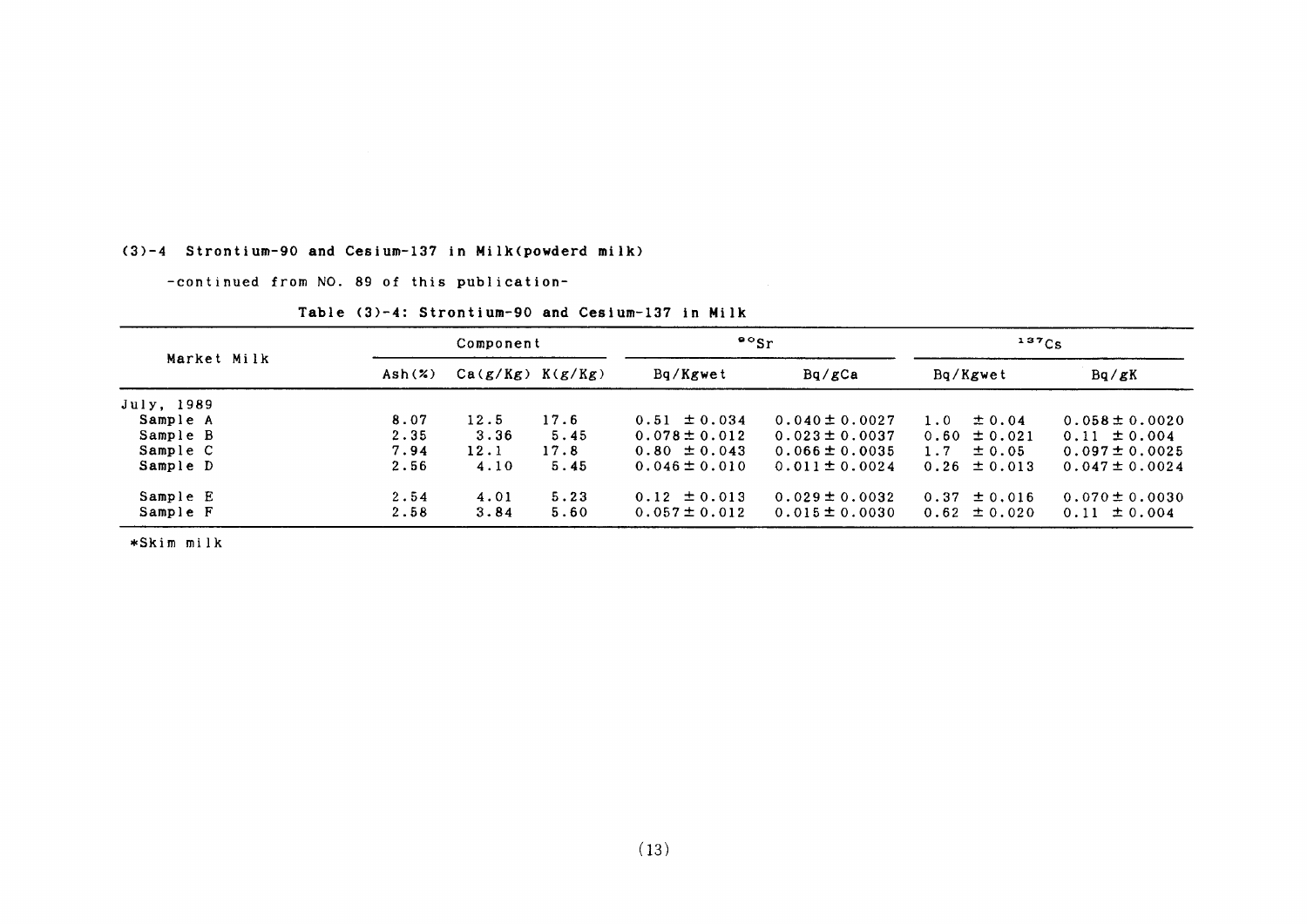#### (4)-1 Strontium-90 and Cesium-137 in Vegetables (producing districts) (from Feb. 1989 to Dec. 1989)

-continued from NO. 89 of this publication-

#### Table (4)-1: Strontium-90 and Cesium-137 in Vegetables

|                                                                | Component                  |                      |              | $\cdot \cdot$                          |                                      | 137C <sub>S</sub>                      |                                           |  |
|----------------------------------------------------------------|----------------------------|----------------------|--------------|----------------------------------------|--------------------------------------|----------------------------------------|-------------------------------------------|--|
| Location                                                       | $\mathsf{Ash}(\mathsf{x})$ | $Ca(g/Kg)$ $K(g/Kg)$ |              | Bq/Kgwet                               | Bq/gCa                               | Bq/Kgwet                               | Bq/gK                                     |  |
| (Japanese radish)                                              |                            |                      |              |                                        |                                      |                                        |                                           |  |
| February, 1989<br>Shinguu, WAKAYAMA                            | 0.582                      | 0.200                | 2.13         | $0.36 \pm 0.018$                       | 1.8<br>$\pm 0.09$                    | $0.006 \pm 0.003$                      | $0.0027 \pm 0.0014$                       |  |
| May, 1989<br>Tahara-machi, AICHI                               | 0.976                      | 0.236                | 4.13         | $0.092 \pm 0.015$                      | $0.39 \pm 0.065$                     | $0.009 \pm 0.006$                      | $0.0022 \pm 0.0014$                       |  |
| August, 1989<br>Ishikari-machi, HOKKAIDO                       | 0.526                      | 0.206                | 2.41         | $0.21 \pm 0.020$                       | 1.0<br>$\pm 0.10$                    | $0.024 \pm 0.007$                      | $0.0098 \pm 0.0027$                       |  |
| October, 1989<br>Saku, NAGANO                                  | 0.539                      | 0.354                | 2.28         | $0.20 \pm 0.012$                       | $0.56 \pm 0.035$                     | $0.029 \pm 0.009$                      | $0.013 \pm 0.0041$                        |  |
| November, 1989<br>Fukushima, FUKUSHIMA<br>Kosugi-machi, TOYAMA | 0.471<br>0.487             | 0.277<br>0.232       | 1.69<br>2.13 | $0.098 \pm 0.009$<br>$0.044 \pm 0.013$ | $0.35 \pm 0.032$<br>$0.19 \pm 0.058$ | $0.000 \pm 0.008$<br>$0.020 \pm 0.006$ | $0.000 \pm 0.0040$<br>$0.0095 \pm 0.0028$ |  |
| December, 1989<br>Kokufu-machi, TOTTORI                        | 0.449                      | 0.166                | 1.97         | $0.21 \pm 0.013$                       | 1.3<br>± 0.08                        | $0.000 \pm 0.007$                      | $0.000 \pm 0.0040$                        |  |
| (Onion)                                                        |                            |                      |              |                                        |                                      |                                        |                                           |  |
| July, 1989<br>Kumatori-machi, OSAKA                            | 0.369                      | 0.109                | 1.71         | $0.034 \pm 0.013$                      | $0.31 \pm 0.12$                      | $0.009 \pm 0.005$                      | $0.0052 \pm 0.0029$                       |  |
| (Spinach)                                                      |                            |                      |              |                                        |                                      |                                        |                                           |  |
| May, 1989<br>Tahara-machi, AICHI                               | 1.22                       | 0.384                | 5.19         | $0.017 \pm 0.012$                      | $0.044 \pm 0.032$                    | $0.002 \pm 0.008$                      | $0.0005 \pm 0.0020$                       |  |
| August, 1989<br>Ishikari-machi, HOKKAIDO                       | 2.07                       | 0.524                | 9.12         | $0.098 \pm 0.017$                      | $0.19 \pm 0.032$                     | $0.009 \pm 0.006$                      | $0.0010 \pm 0.0006$                       |  |
| October, 1989<br>Takamatsu, KAGAWA                             | 1.68                       | 0.521                | 8.04         | $0.11 \pm 0.017$                       | $0.21 \pm 0.033$                     | $0.000 \pm 0.008$                      | $0.000 \pm 0.0010$                        |  |
| November, 1989<br>Fukushima, FUKUSHIMA                         | 1.50                       | 0.811                | 6.22         | $0.11 \pm 0.009$                       | $0.14 \pm 0.011$                     | $0.027 \pm 0.010$                      | $0.0044 \pm 0.0015$                       |  |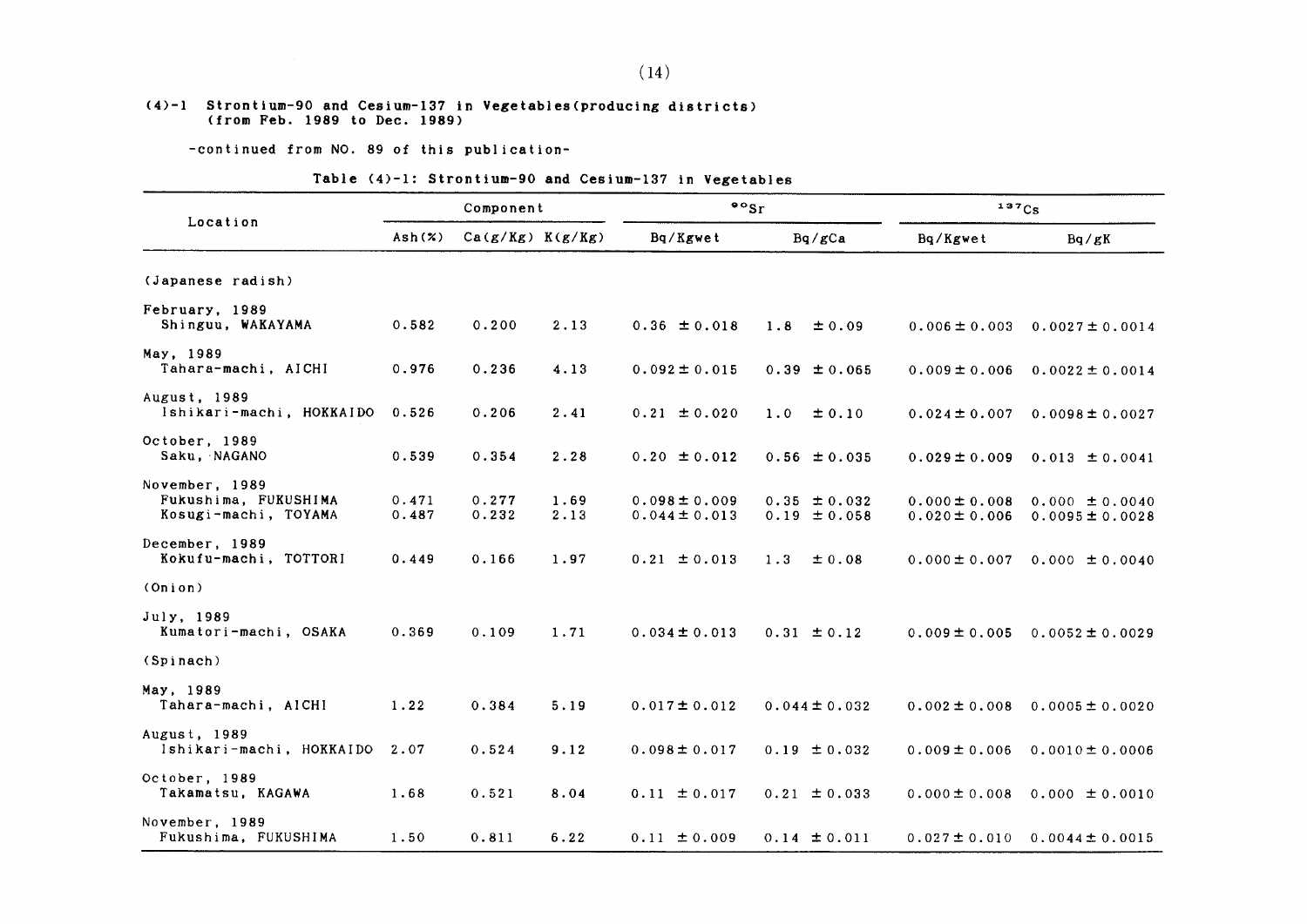| Location                              | Component                    |                      |              | $\frac{80}{5}$                        |                                      | 137Cg                                 |                                          |  |
|---------------------------------------|------------------------------|----------------------|--------------|---------------------------------------|--------------------------------------|---------------------------------------|------------------------------------------|--|
|                                       | $\text{Ash}(\boldsymbol{x})$ | $Ca(g/Kg)$ $K(g/Kg)$ |              | Bq/Kgwet                              | Bq/gCa                               | Bq/Kgwet                              | Bq/gK                                    |  |
| Kasai, HYOGO<br>Kurayoshi, TOTTORI    | 1.50<br>1.84                 | 0.488<br>0.749       | 7.15<br>6.90 | $0.091 \pm 0.009$<br>$0.10 \pm 0.010$ | $0.19 \pm 0.019$<br>$0.14 \pm 0.013$ | $0.000 \pm 0.008$<br>$0.19 \pm 0.015$ | $0.000 \pm 0.0010$<br>$0.027 \pm 0.0022$ |  |
| (Chinese cabbage)                     |                              |                      |              |                                       |                                      |                                       |                                          |  |
| February, 1989<br>Shinguu, WAKAYAMA   | 0.616                        | 0.237                | 2.29         | $0.098 \pm 0.011$                     | $0.41 \pm 0.046$                     | $0.011 \pm 0.004$                     | $0.0049 \pm 0.0015$                      |  |
| October, 1989<br>Tamayama-mura, IWATE | 0.705                        | 0.487                | 3.04         | $0.15 \pm 0.017$                      | $0.31 \pm 0.035$                     | $0.014 \pm 0.008$                     | $0.0046 \pm 0.0026$                      |  |
| November, 1989<br>Utsunomiya, TOCHIGI | 0.621                        | 0.488                | 2.54         | $0.07 \pm 0.008$                      | $0.14 \pm 0.015$                     | $0.008 \pm 0.008$                     | $0.0031 \pm 0.0031$                      |  |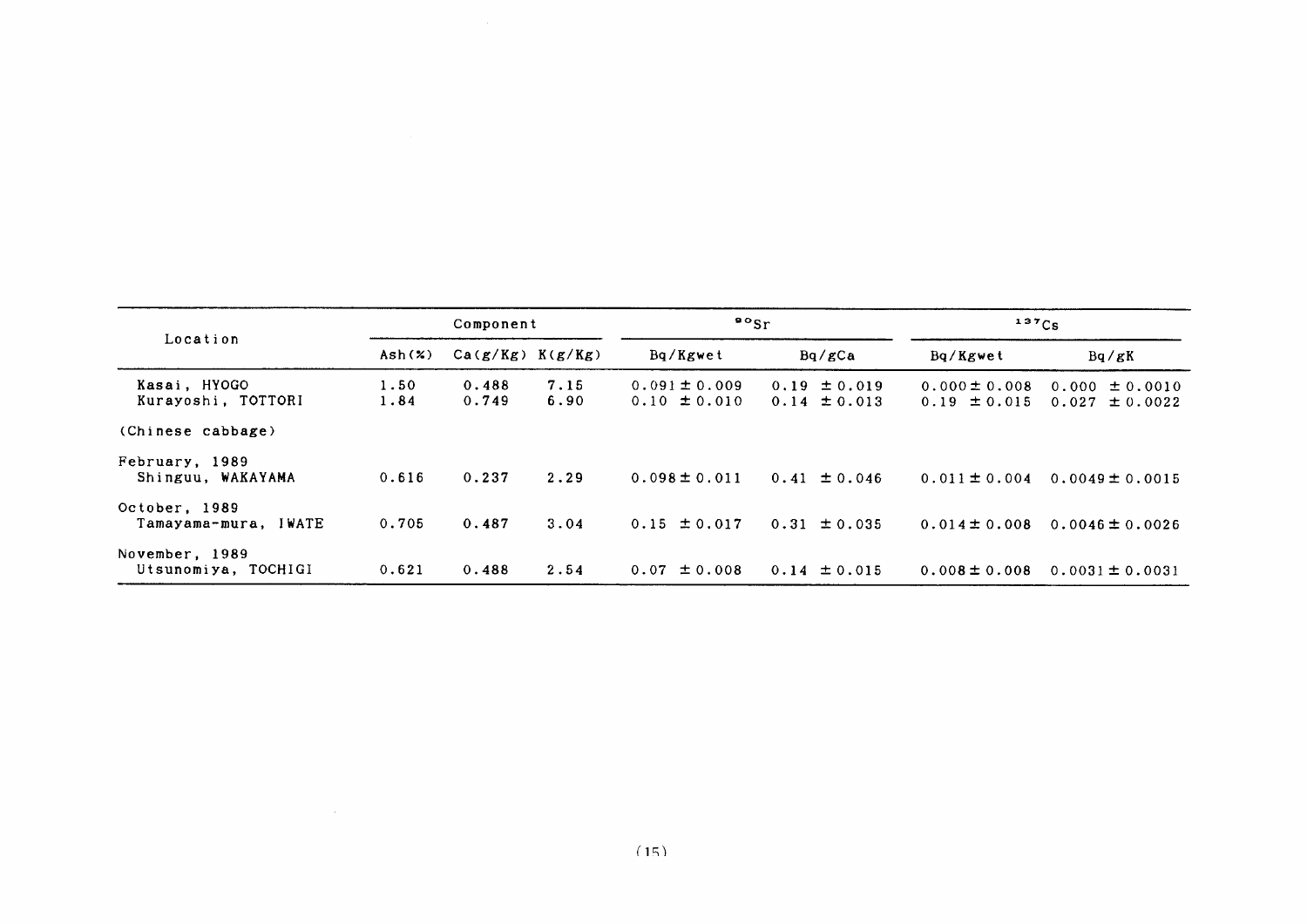#### (4)-2 Strontium-90 and Cesium-137 in Vegetables (consuming districts) (from Nov.1988 to Nov.1989)

-continued from NO. 89 of this publication-

Table (4)-2: Strontium-90 and Cesium-137 in Vegetables

|                                                                                       |                              | Component                       |                              |                                                                                 | $\frac{80}{5}$                                                                | 137Cs                                                                            |                                                                                          |  |
|---------------------------------------------------------------------------------------|------------------------------|---------------------------------|------------------------------|---------------------------------------------------------------------------------|-------------------------------------------------------------------------------|----------------------------------------------------------------------------------|------------------------------------------------------------------------------------------|--|
| Location                                                                              | Ash(%)                       | $Ca(g/Kg)$ $K(g/Kg)$            |                              | Bq/Kgwet                                                                        | Bq/gCa                                                                        | Bq/Kgwet                                                                         | Bq/gK                                                                                    |  |
| (Japanese radish)                                                                     |                              |                                 |                              |                                                                                 |                                                                               |                                                                                  |                                                                                          |  |
| September, 1989<br>Sendai, MIYAGI                                                     | 0.629                        | 0.241                           | 2.99                         | $0.29 \pm 0.022$                                                                | 1.2<br>$\pm 0.09$                                                             | $0.013 \pm 0.006$                                                                | $0.0043 \pm 0.0019$                                                                      |  |
| October, 1989<br>Yamagata, YAMAGATA                                                   | 0.511                        | 0.270                           | 2.31                         | $0.19 \pm 0.018$                                                                | $0.69 \pm 0.066$                                                              | $0.011 \pm 0.008$                                                                | $0.0047 \pm 0.0033$                                                                      |  |
| November, 1989<br>Akita, AKITA<br>Kanazawa, ISHIKAWA                                  | 0.467<br>0.505               | 0.259<br>0.186                  | 2.05<br>2.26                 | $0.40 \pm 0.026$<br>$0.12 \pm 0.015$                                            | 1.5<br>$\pm 0.10$<br>$0.65 \pm 0.082$                                         | $0.076 \pm 0.011$<br>$0.008 \pm 0.005$                                           | $0.037 \pm 0.0053$<br>$0.0036 \pm 0.0022$                                                |  |
| (Cabbage)                                                                             |                              |                                 |                              |                                                                                 |                                                                               |                                                                                  |                                                                                          |  |
| November, 1989<br>Akita, AKITA                                                        | 0.624                        | 0.727                           | 2.30                         | $0.36 \pm 0.023$                                                                | $0.50 \pm 0.032$                                                              | $0.082 \pm 0.011$                                                                | $0.036 \pm 0.0046$                                                                       |  |
| (Spinach)                                                                             |                              |                                 |                              |                                                                                 |                                                                               |                                                                                  |                                                                                          |  |
| November, 1988<br>Kyoto, KYOTO                                                        | 1.68                         | 0.890                           | 5.70                         | $0.068 \pm 0.014$                                                               | $0.077 \pm 0.015$                                                             | $0.007 \pm 0.005$                                                                | $0.0012 \pm 0.0009$                                                                      |  |
| May, 1989<br>Sendai, MIYAGI                                                           | 1.45                         | 1.84                            | 4.44                         | $0.55 \pm 0.028$                                                                | $0.30 \pm 0.015$                                                              | $0.020 \pm 0.006$                                                                | $0.0045 \pm 0.0014$                                                                      |  |
| October, 1989<br>Yamagata, YAMAGATA                                                   | 1.77                         | 0.394                           | 8.27                         | $0.051 \pm 0.014$                                                               | $0.13 \pm 0.036$                                                              | $0.001 \pm 0.008$                                                                | $0.0002 \pm 0.0010$                                                                      |  |
| November, 1989<br>Shinjuku, TOKYO<br>Kanazawa, ISHIKAWA<br>Osaka, OSAKA<br>Saga, SAGA | 1.51<br>1.42<br>2.08<br>1.80 | 0.753<br>0.294<br>0.822<br>1.59 | 6.07<br>6.53<br>9.50<br>6.58 | $0.18 \pm 0.020$<br>$0.048 \pm 0.014$<br>$0.088 \pm 0.009$<br>$0.033 \pm 0.007$ | $0.23 \pm 0.026$<br>$0.16 \pm 0.046$<br>$0.11 \pm 0.011$<br>$0.020 \pm 0.004$ | $0.055 \pm 0.011$<br>$0.016 \pm 0.006$<br>$0.009 \pm 0.010$<br>$0.047 \pm 0.010$ | $0.0090 \pm 0.0017$<br>$0.0025 \pm 0.0009$<br>$0.0009 \pm 0.0010$<br>$0.0072 \pm 0.0016$ |  |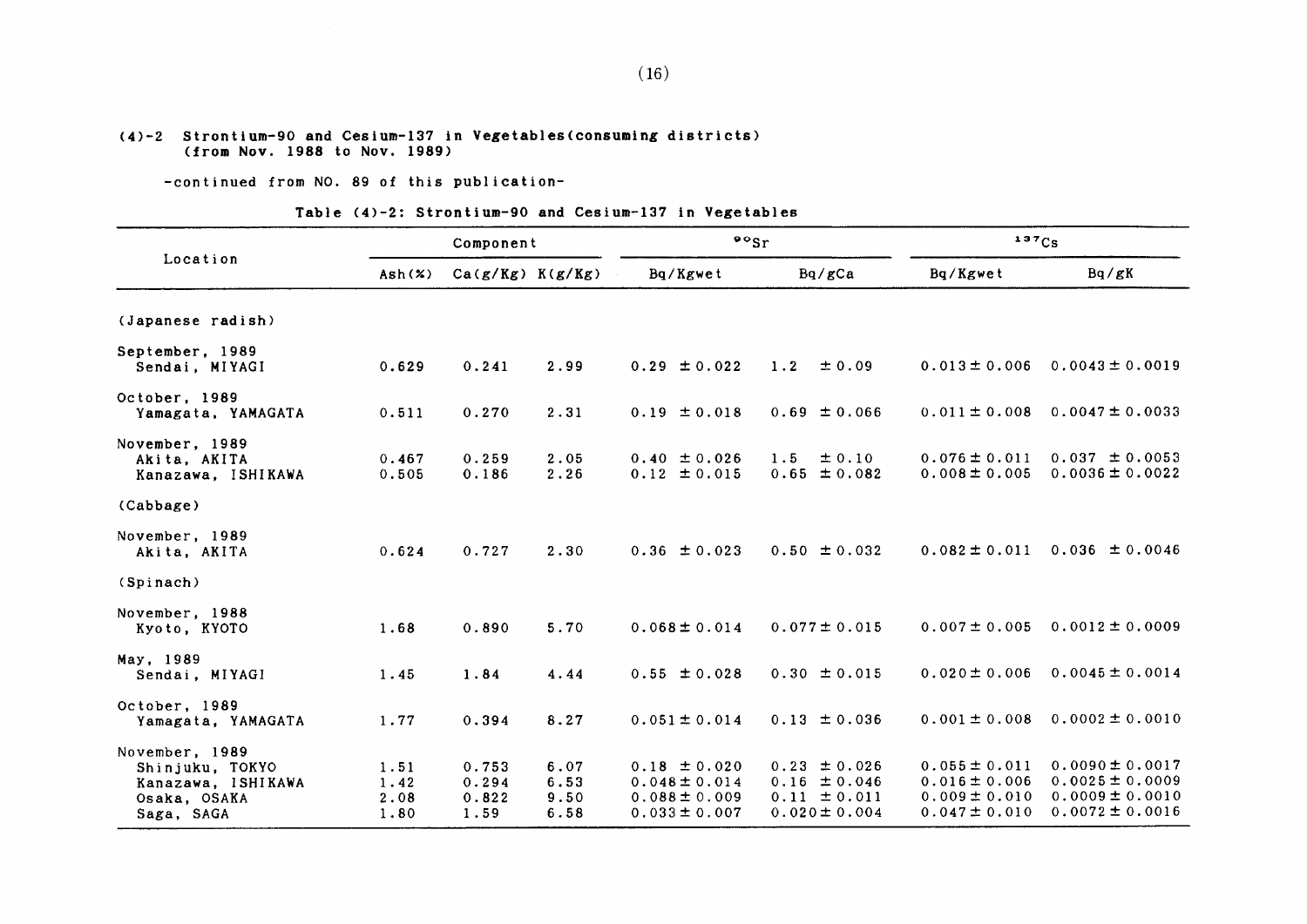#### (5) Strontium-90 and Cesium-137 in Tea(Japanese Tea) (from May 1988 to Jun. 1989)

一COntinued from NO.89 0f this publication-

|                            | Component         |                      |      | $\frac{80}{s}$   |                  | 137C <sub>S</sub> |                    |  |
|----------------------------|-------------------|----------------------|------|------------------|------------------|-------------------|--------------------|--|
| Location                   | $\mathsf{Ash}(x)$ | $Ca(g/Kg)$ $K(g/Kg)$ |      | Bq/Kg            | Bq/gCa           | Bq/Kg             | Bq/gK              |  |
| May, 1988                  |                   |                      |      |                  |                  |                   |                    |  |
| Kameyama, MIE              | 5.15              | 2.81                 | 18.4 | $0.58 \pm 0.089$ | $0.21 \pm 0.032$ | $2.9 \pm 0.11$    | $0.16 \pm 0.006$   |  |
| Oodai-machi, MIE           | 5.03              | 1.72                 | 19.2 | $0.44 \pm 0.084$ | $0.26 \pm 0.049$ | $2.3 \pm 0.10$    | $0.12 \pm 0.005$   |  |
| May, 1989                  |                   |                      |      |                  |                  |                   |                    |  |
| Shuzenji-machi, SHIZUOKA   | 4.92              | 2.63                 | 18.9 | $2.6 \pm 0.13$   | $1.0 \pm 0.05$   | $1.6 \pm 0.09$    | $0.086 \pm 0.0047$ |  |
| Iwata, SHIZUOKA            | 4.74              | 2.48                 | 18.5 | $0.44 \pm 0.068$ | $0.18 \pm 0.028$ | $0.49 \pm 0.055$  | $0.027 \pm 0.0030$ |  |
| Kameyama, MIE              | 5.17              | 2.11                 | 19.0 | $0.69 \pm 0.086$ | $0.32 \pm 0.041$ | $0.22 \pm 0.052$  | $0.012 \pm 0.0027$ |  |
| Oodai-machi, MIE           | 5.02              | 1.82                 | 21.0 | $0.38 \pm 0.080$ | $0.21 \pm 0.045$ | $1.9 \pm 0.10$    | $0.089 \pm 0.0045$ |  |
| Uji, KYOTO                 | 4.43              | 2.45                 | 19.0 | $1.2 \pm 0.10$   | $0.48 \pm 0.042$ | $0.29 \pm 0.049$  | $0.015 \pm 0.0026$ |  |
| Kaya-machi, KYOTO          | 4.82              | 3.36                 | 25.7 | $1.9 \pm 0.13$   | $0.56 \pm 0.039$ | $0.84 \pm 0.070$  | $0.033 \pm 0.0027$ |  |
| Kawaminami-machi, MIYAZAKI | 4.89              | 2.28                 | 22.4 | $1.1 \pm 0.10$   | $0.46 \pm 0.045$ | $5.0 \pm 0.15$    | $0.22 \pm 0.007$   |  |
| Miyakonojou, MIYAZAKI      | 4.81              | 2.55                 | 21.9 | $0.28 \pm 0.070$ | $0.11 \pm 0.028$ | $0.97 \pm 0.073$  | $0.044 \pm 0.0033$ |  |
| June, 1989                 |                   |                      |      |                  |                  |                   |                    |  |
| Miyanojou-machi, KAGOSHIMA | 5.52              | 2.94                 | 20.3 | $1.4 \pm 0.08$   | $0.48 \pm 0.027$ | $0.67 \pm 0.069$  | $0.033 \pm 0.0034$ |  |
| Chiran-machi, KAGOSHIMA    | 4.73              | 2.68                 | 19.2 | $0.33 \pm 0.076$ | $0.12 \pm 0.029$ | $1.6 \pm 0.09$    | $0.081 \pm 0.0046$ |  |

#### Table (5): Strontium-90 and Cesium-137 in Tea(Japanese Tea)

 $\sim 10^{-7}$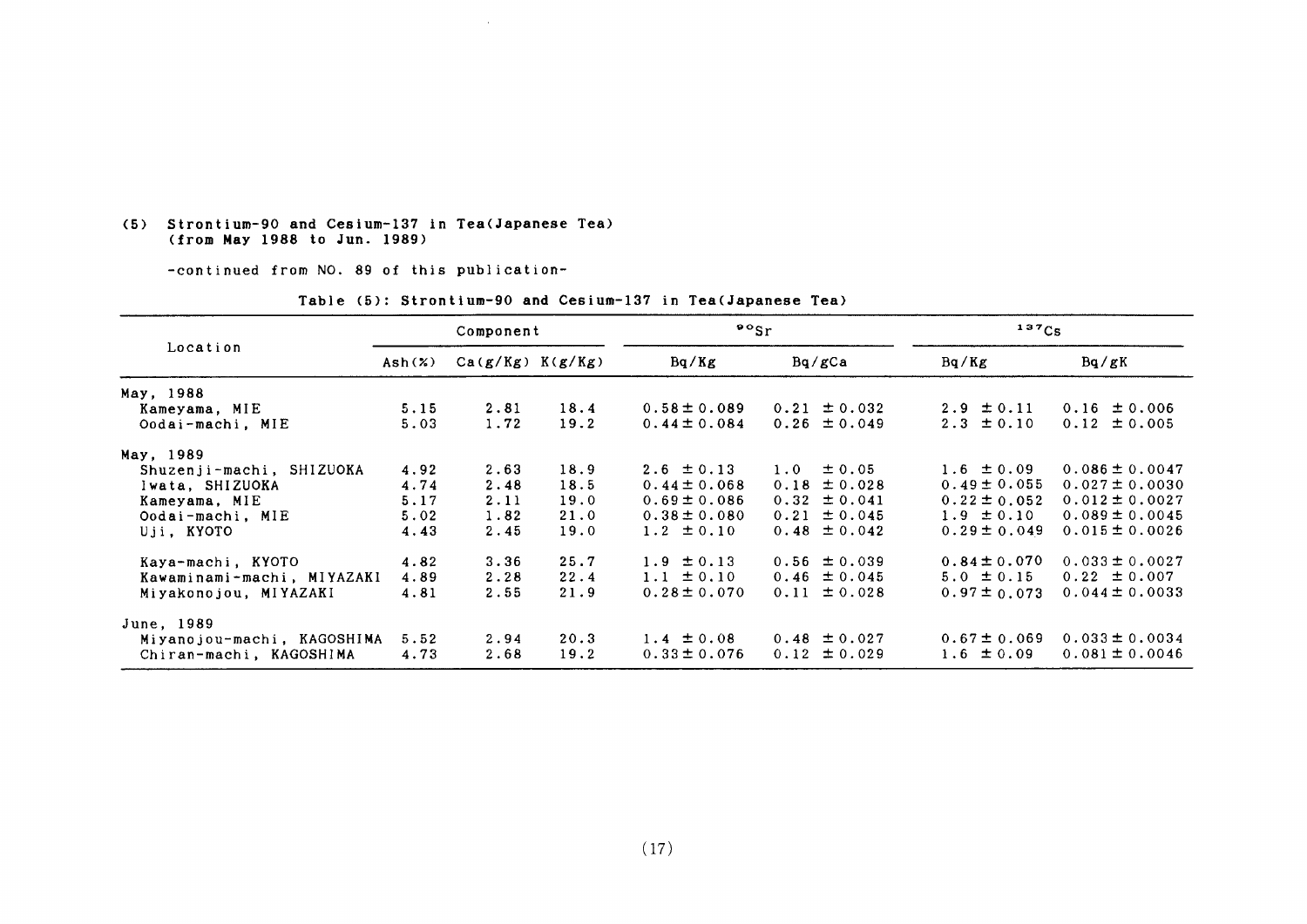#### (6) Strontium-90 8nd Cesium-137in Sea Fi8h (fron Feb.1989 to Jul.1989)

-COntinued from NO.89 0f this publication-

|  | Table (6): Strontium-90 and Cesium-137 in Sea Fish |  |  |  |
|--|----------------------------------------------------|--|--|--|
|  |                                                    |  |  |  |

|                                               | Component |                      |      |                   | $\cdot$ osr         |                   | 137Cs              |
|-----------------------------------------------|-----------|----------------------|------|-------------------|---------------------|-------------------|--------------------|
| Location                                      | Ash(X)    | $Ca(g/Kg)$ $K(g/Kg)$ |      | Bq/Kgwet          | Bq/gCa              | Bq/Kgwet          | Bq/gK              |
| (Trachurus japonicus)                         |           |                      |      |                   |                     |                   |                    |
| February, 1989<br>Shinguu, WAKAYAMA           | 1.23      | 2.77                 | 1.18 | $0.009 \pm 0.009$ | $0.0033 \pm 0.0033$ | $0.087 \pm 0.009$ | $0.074 \pm 0.0079$ |
|                                               |           |                      |      |                   |                     |                   |                    |
| (Sebastiscus marmoratus)<br>April, 1989       |           |                      |      |                   |                     |                   |                    |
| Hamada, SHIMANE                               | 5.32      | 16.3                 | 2.53 | $0.020 \pm 0.010$ | $0.0012 \pm 0.0006$ | $0.16 \pm 0.012$  | $0.065 \pm 0.0049$ |
| (Katsuwonus pelamis)<br>May, 1989             |           |                      |      |                   |                     |                   |                    |
| Tosa, KOCHI                                   | 1.31      | 0.176                | 4.44 | $0.000 \pm 0.010$ | $0.000 \pm 0.056$   | $0.49 \pm 0.020$  | 0.11<br>± 0.005    |
| (Chrysophrys major)<br>July, 1989             |           |                      |      |                   |                     |                   |                    |
| Oga, AKITA                                    | 6.00      | 15.5                 | 3.00 | $0.053 \pm 0.011$ | $0.0034 \pm 0.0007$ | ± 0.015<br>0.23   | 0.077<br>± 0.0048  |
| (Caesio chrysozonus cuvier)<br>February, 1989 |           |                      |      |                   |                     |                   |                    |
| Yonagusuku-mura, OKINAWA 3.31                 |           | 7.56                 | 4.33 | $0.019 \pm 0.010$ | $0.0025 \pm 0.0013$ | $0.17 \pm 0.012$  | $0.040 \pm 0.0028$ |
| (Ammodytes personatus Girard)<br>May, 1989    |           |                      |      |                   |                     |                   |                    |
| Akashi, HYOGO                                 | 2.23      | 2.69                 | 4.46 | $0.000 \pm 0.008$ | $0.000 \pm 0.003$   | $0.12 \pm 0.009$  | $0.026 \pm 0.0021$ |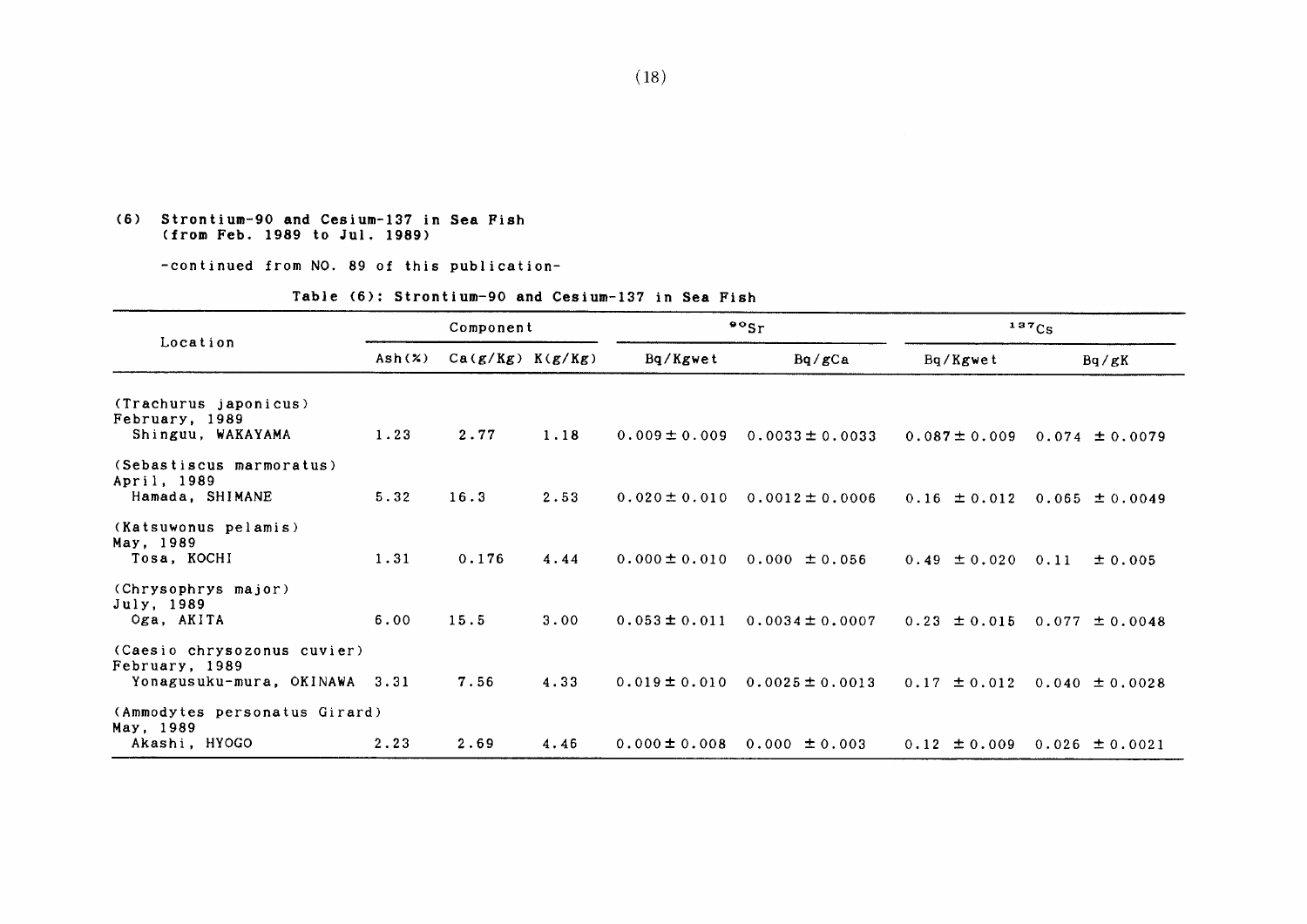| Japanese name | English name          | Scientific name             |  |  |  |  |
|---------------|-----------------------|-----------------------------|--|--|--|--|
| Aji           | Horse mackerel        | Trachurus japonicus         |  |  |  |  |
| Kasago        | Scorpion-fish         | Sebastiscus marmoratus      |  |  |  |  |
| Katsuo        | Bonito                | Katsuwonus pelamis          |  |  |  |  |
| Tai           | Sea bream             | Chrysophrys major           |  |  |  |  |
| Takasago      | Black-tipped fusilier | Caesio chrysozonus cuvier   |  |  |  |  |
| Ikanago       | Sando lance           | Ammodytes personatus Girard |  |  |  |  |

Sea Fish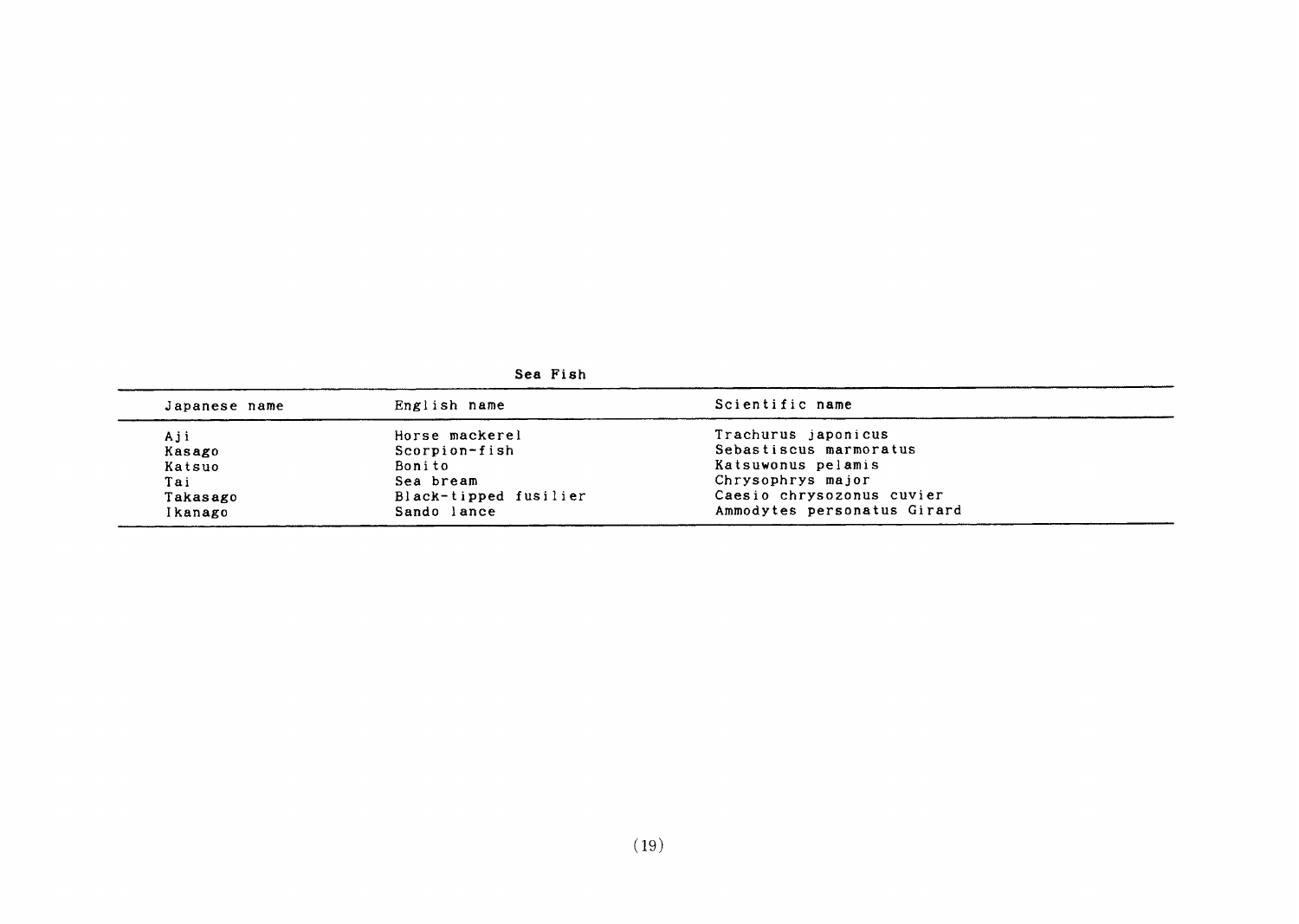(7) Strontium-90 and Cesium-137 in Shellfish (from Feb.1989 to Jun.1989)

-continued from NO. 89 of this publication-

| Table (7): Strontium-90 and Cesium-137 in Shellfish |  |  |  |
|-----------------------------------------------------|--|--|--|
|                                                     |  |  |  |

| Location                                                         | Component                  |                      |      |                   | $\mathbf{e} \circ \mathbf{S} \cdot$ | 137C <sub>S</sub> |                                       |  |
|------------------------------------------------------------------|----------------------------|----------------------|------|-------------------|-------------------------------------|-------------------|---------------------------------------|--|
|                                                                  | $\mathsf{Ash}(\mathsf{X})$ | $Ca(g/Kg)$ $K(g/Kg)$ |      | Bq/Kgwet          | Bq/gCa                              | Bq/Kgwet          | Bq/gK                                 |  |
| (Venerupis phillipinarum)<br>May, 1989<br>Takaki-machi, NAGASAKI | 1.41                       | 0.615                | 1.60 | $0.000 \pm 0.027$ | $0.000 \pm 0.044$                   | $0.012 \pm 0.020$ | $0.007 \pm 0.012$                     |  |
| (Turbo cornutus)<br>June, 1989<br>Sakata, YAMAGATA               | 2.76                       | 1.50                 | 2.91 | $0.000 \pm 0.010$ | $0.000 \pm 0.007$                   | $0.062 \pm 0.008$ | $0.021 \pm 0.0027$                    |  |
| (Pecter Yessoensis)<br>February, 1989<br>Yamada-machi, IWATE     | 2.07                       | 0.403                | 3.14 | $0.011 \pm 0.011$ | $\pm 0.028$<br>0.027                |                   | $0.049 \pm 0.0075$ 0.016 $\pm 0.0024$ |  |

|  |  | Shellfish |
|--|--|-----------|
|  |  |           |

| Japanese name | English name      | Scientific name         |  |  |
|---------------|-------------------|-------------------------|--|--|
| Asari         | Short-necked clam | Venerupis phillipinarum |  |  |
| Sazae         | Wreath shell      | Turbo cornutus          |  |  |
| Hotategai     | Scallop           | Pecter Yessoensis       |  |  |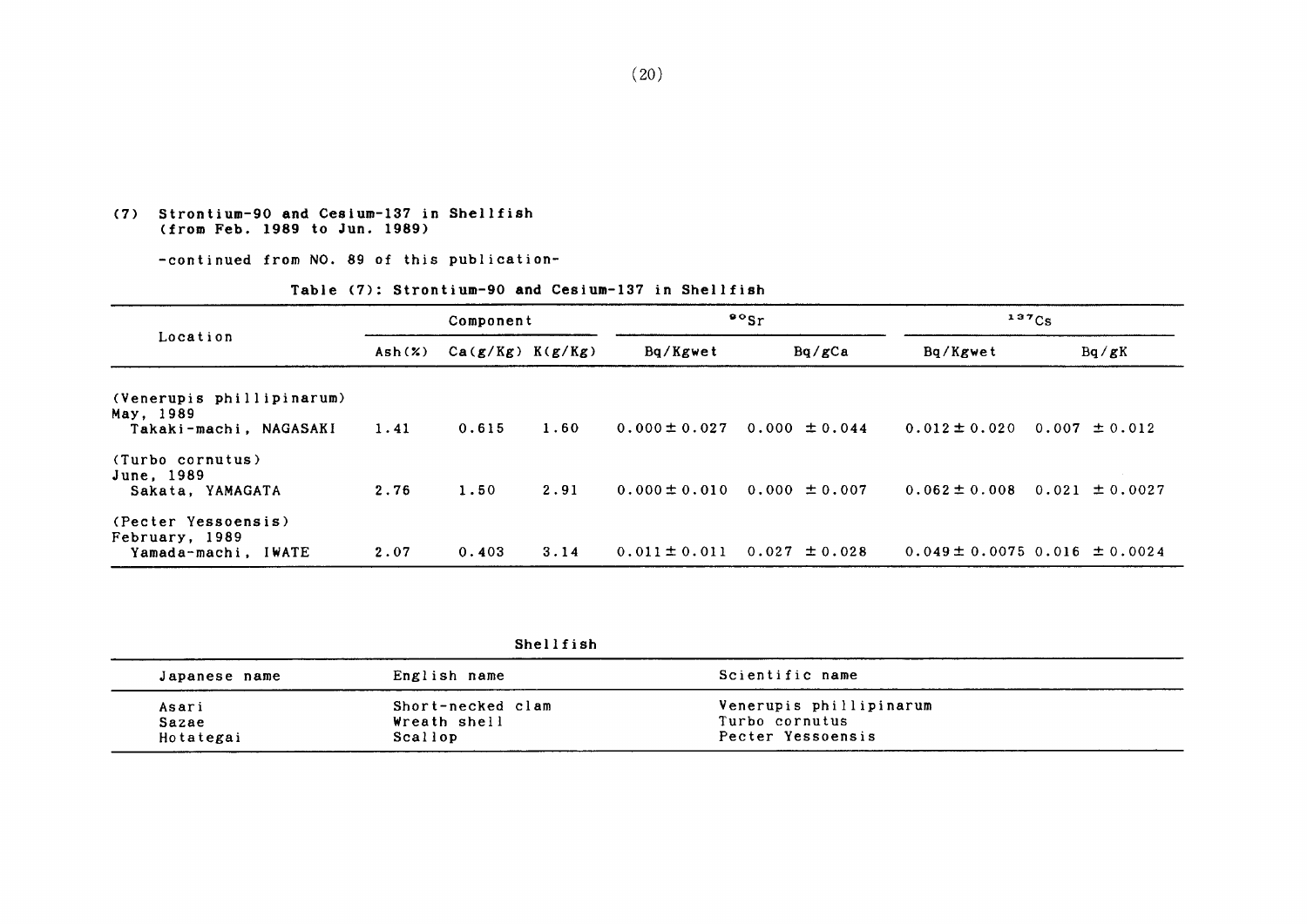#### (8) Strontium-90 and Cesium-137 in Seaweeds (from Apr.1989 toJⅦn.1989)

 $\sim$   $\sim$ 

-continued from NO. 89 of this publication-

|                                                              | Component |                      | $\frac{80}{5}$ |                   | $137C_S$          |                   |                    |
|--------------------------------------------------------------|-----------|----------------------|----------------|-------------------|-------------------|-------------------|--------------------|
| Location                                                     | Ash(x)    | $Ca(g/Kg)$ $K(g/Kg)$ |                | Bq/Kgwet          | Bq/gCa            | Bq/Kgwet          | Bq/gK              |
| (Undaria pinnatifida)<br>April, 1989<br>Togi-machi, ISHIKAWA | 3.94      | 0.971                | 8.57           | $0.023 \pm 0.011$ | $0.024 \pm 0.012$ | $0.053 \pm 0.008$ | $0.006 \pm 0.0009$ |
| June, 1989<br>Sakata, YAMAGATA                               | 2.72      | 1.20                 | 5.46           | $0.034 \pm 0.012$ | $0.028 \pm 0.010$ | $0.039 \pm 0.007$ | $0.007 \pm 0.0012$ |

#### Table (8): Strontium-90 and Cesium-137 in Seaweeds

| Seaweeds      |                |                     |  |
|---------------|----------------|---------------------|--|
| Japanese name | English name   | Scientific name     |  |
| Wakame        | Wakame seaweed | Undaria pinnatifida |  |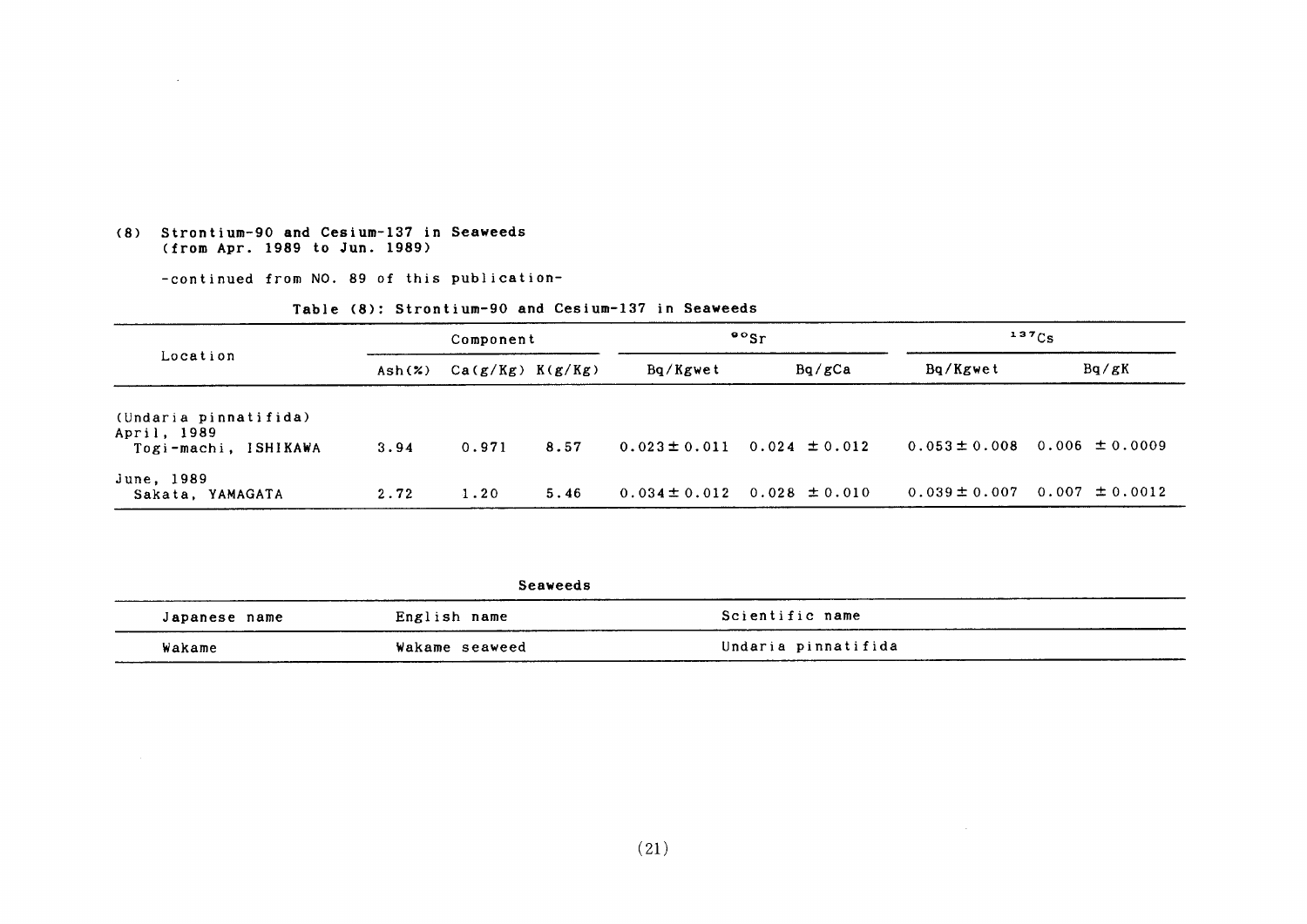Total Diet \* \* \* \* \* \*



 $\le$  Cesium-137 >



 $Fig. 1$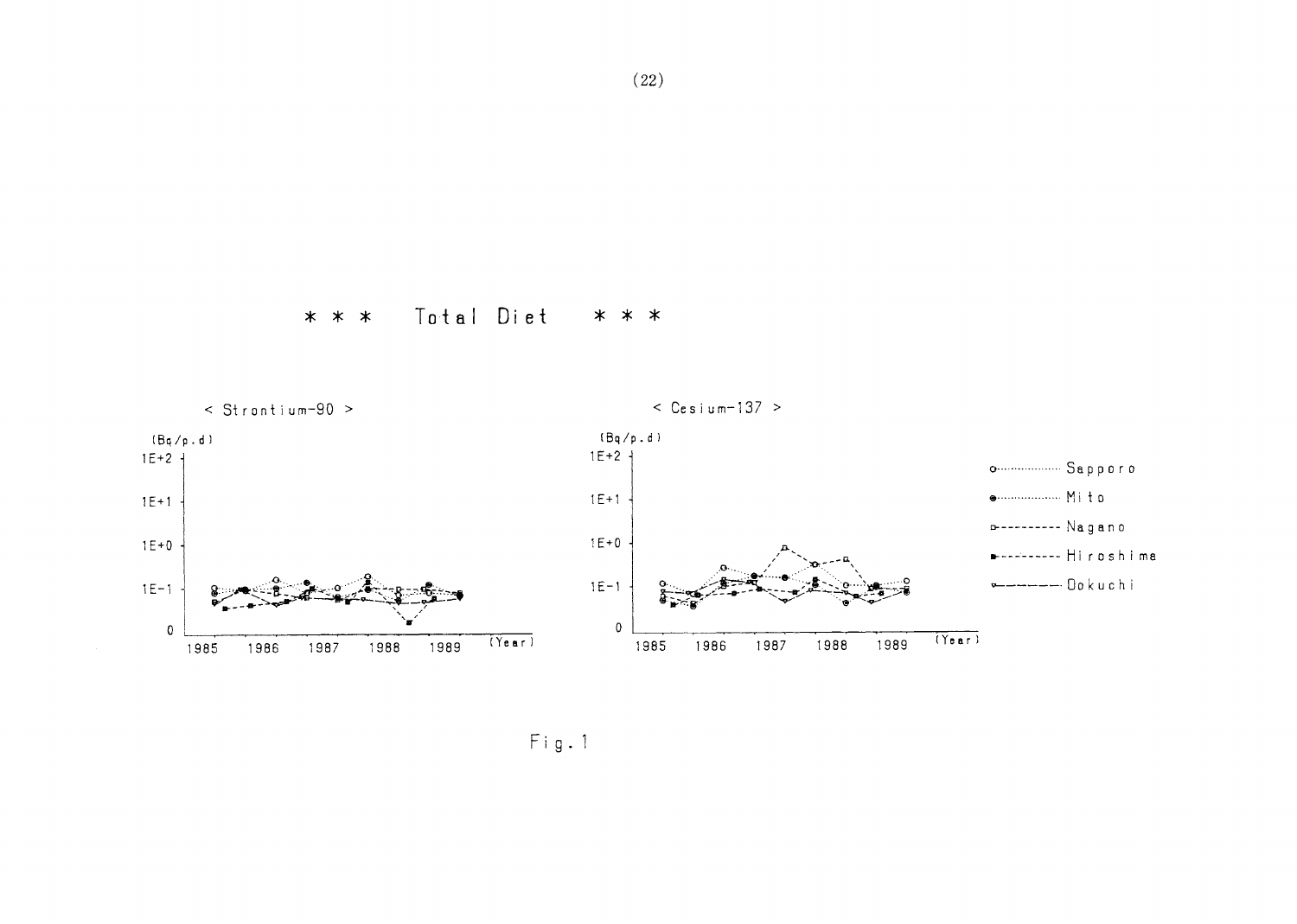#### Rice (producing districts)  $* * *$  $* * *$

 $\sim 10^7$ 



 $Fig. 2-1$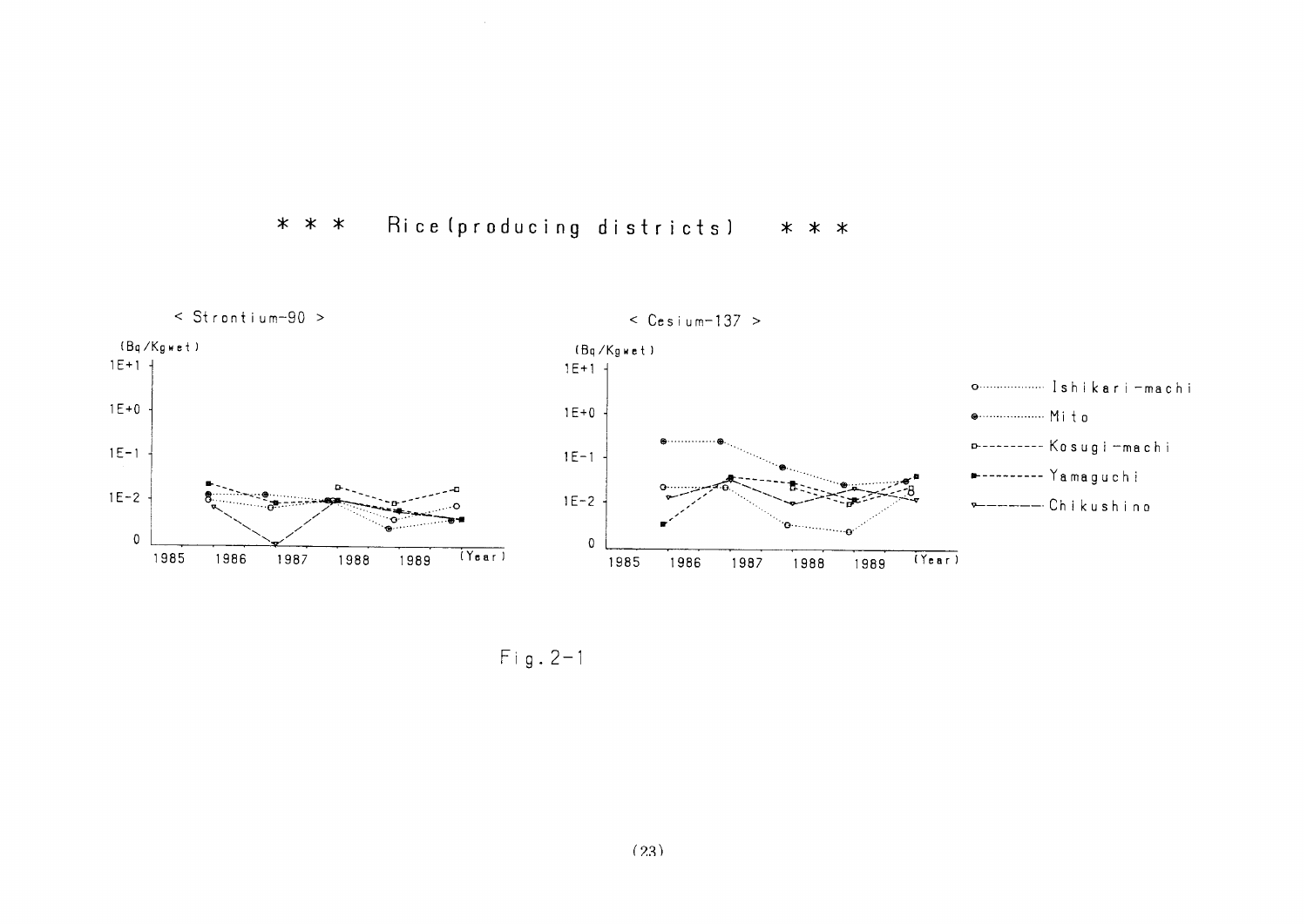Rice (consuming districts) \* \* \*  $* * *$ 



 $\le$  Cesium-137 >



 $Fig. 2-2$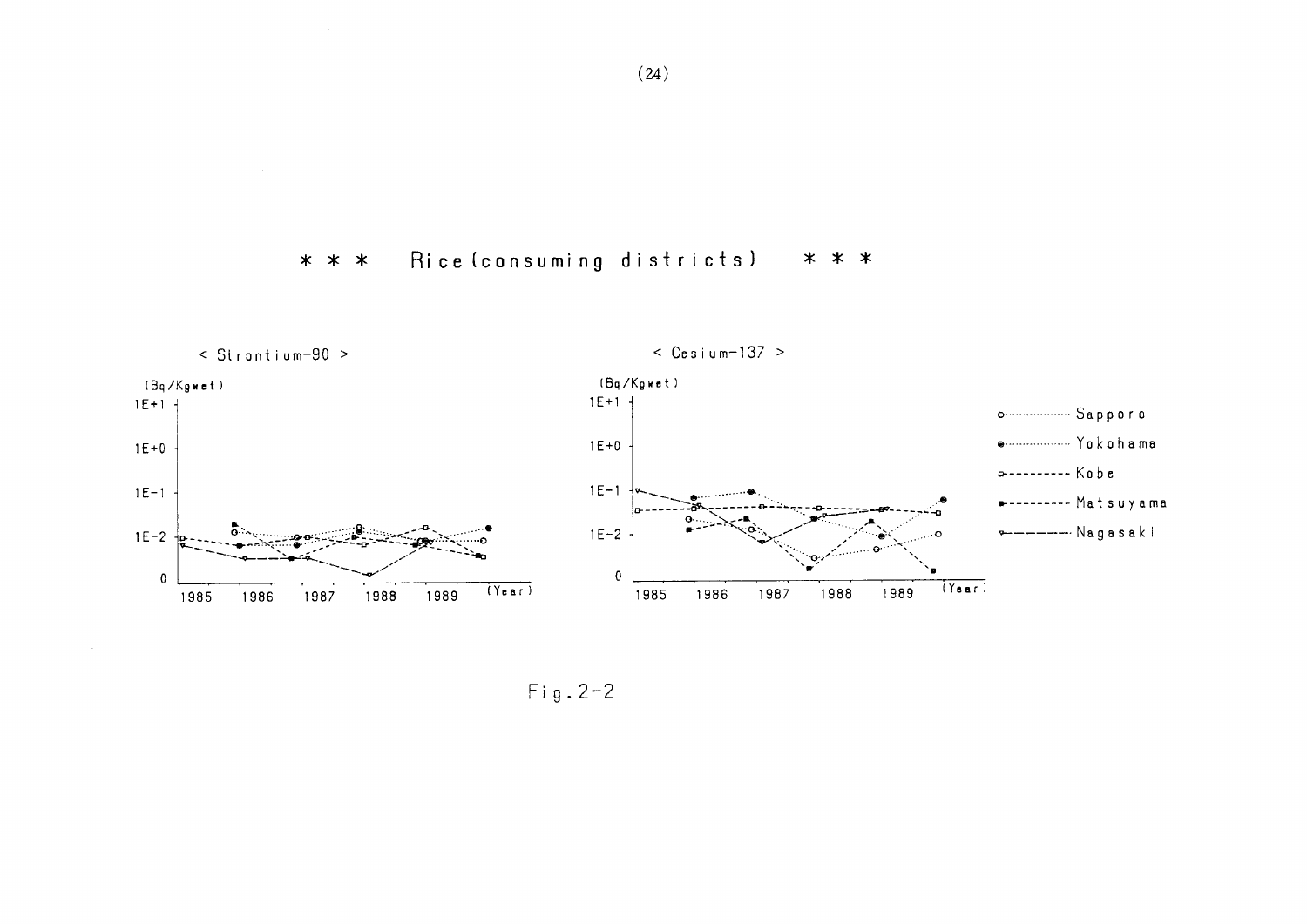



 $Fig. 3-1$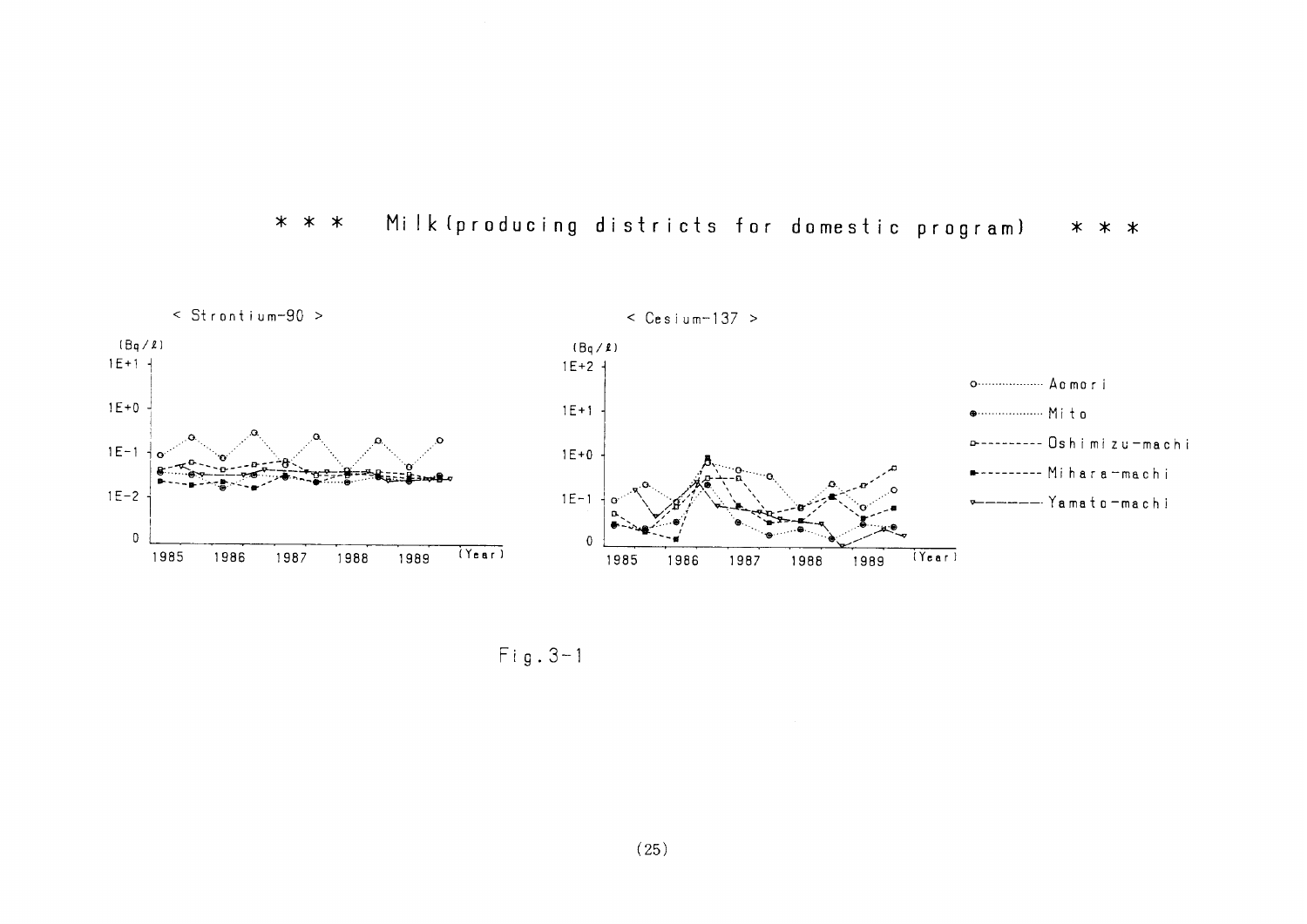Milk (producing districts for WHO program) \* \* \* \* \* \*



 $Fig. 3-2$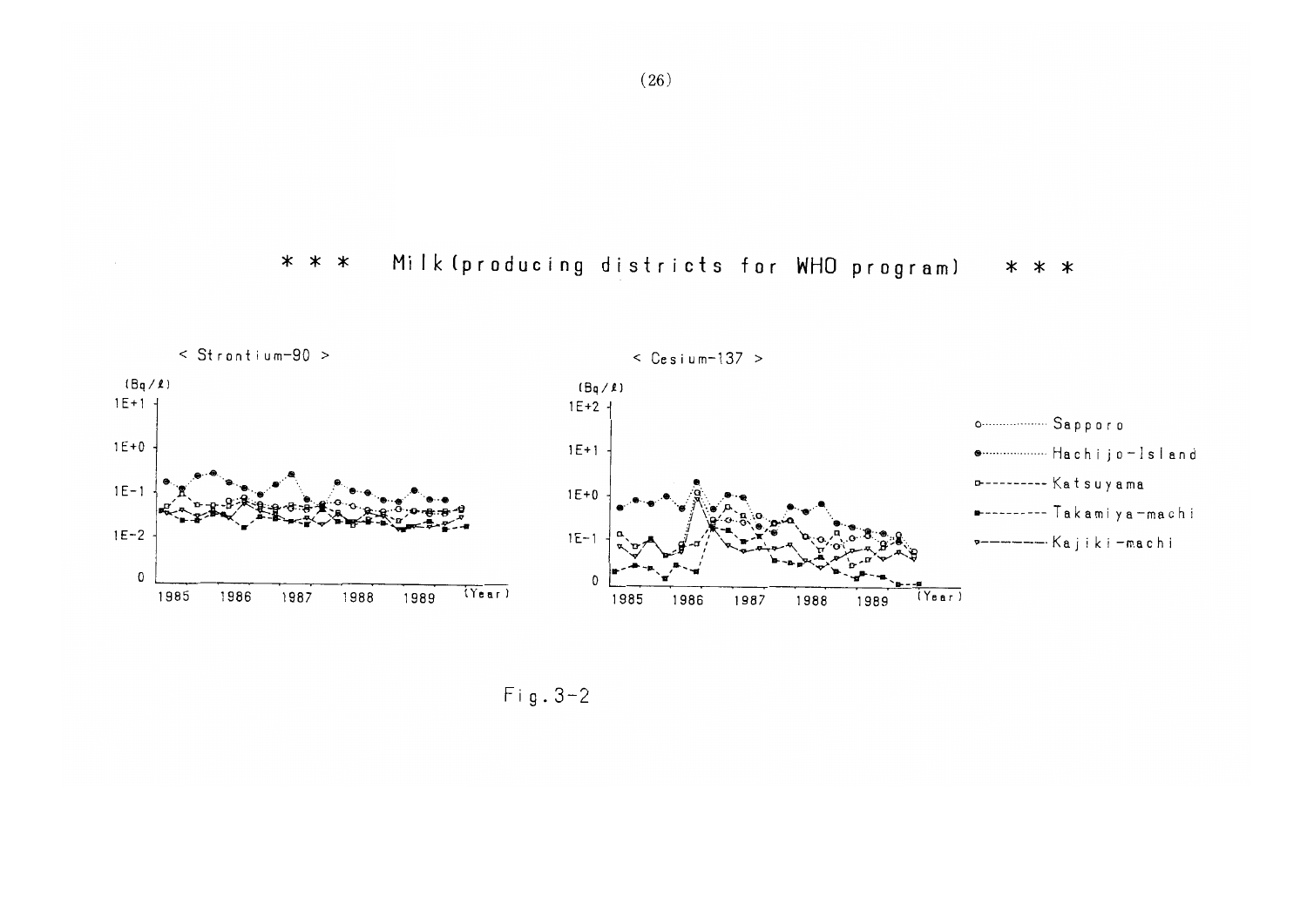### \* \* \* Milk【consuming districts) \* \* \*



Fi9.3-3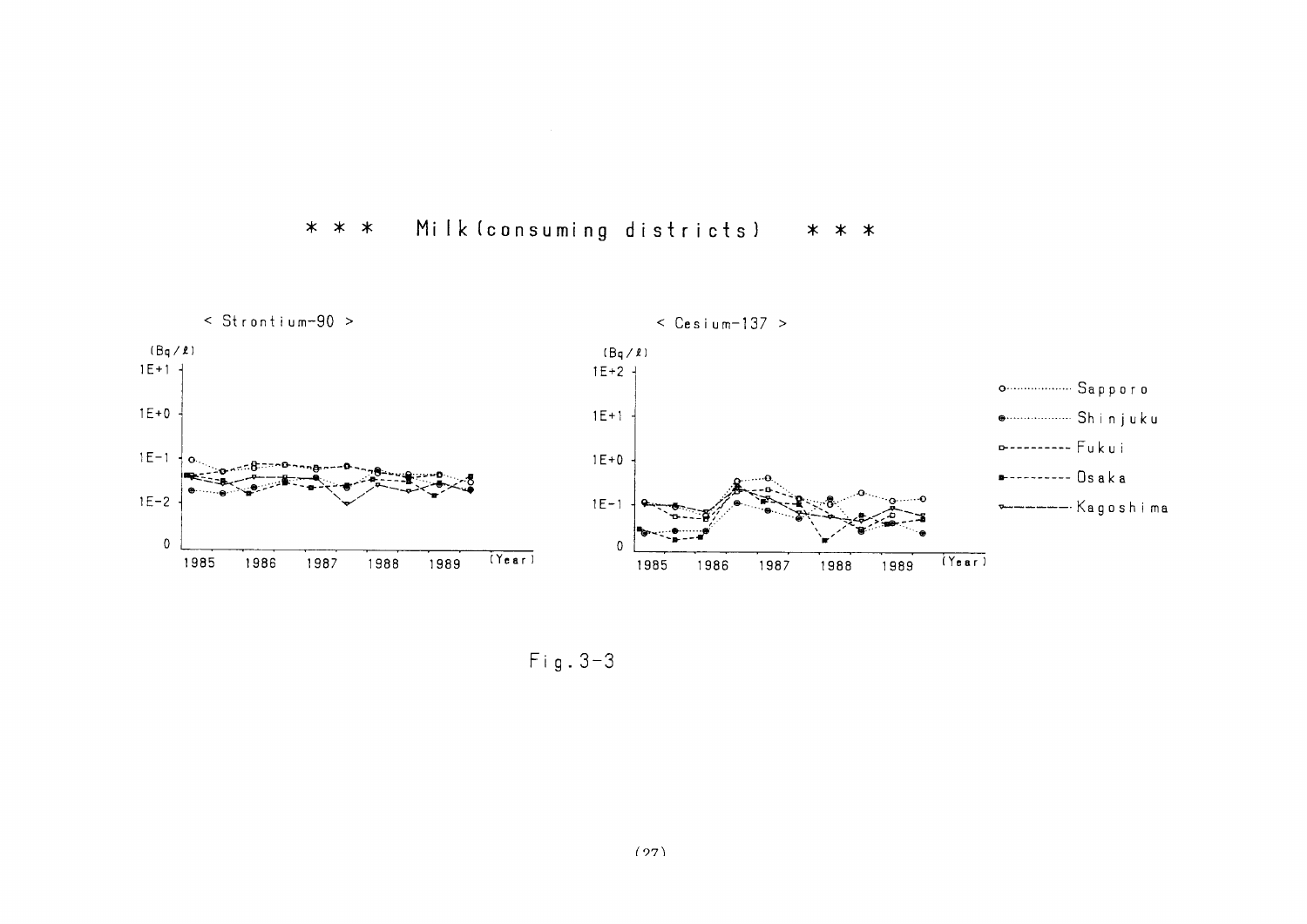









 $Fig. 4-1$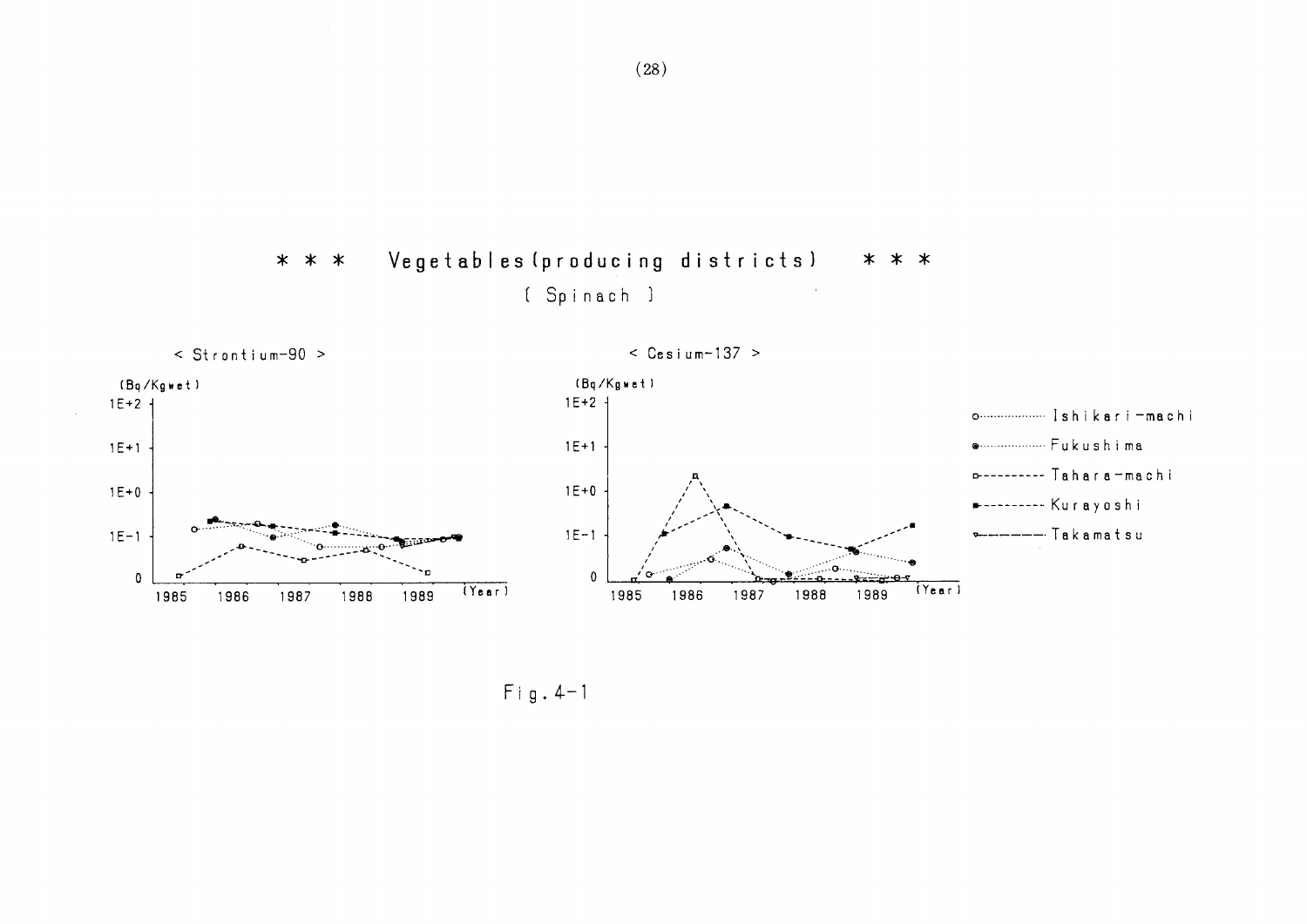

Vegetables (consuming districts)  $* * *$  $* * *$ [ Spinach ]

 $Fig. 4-2$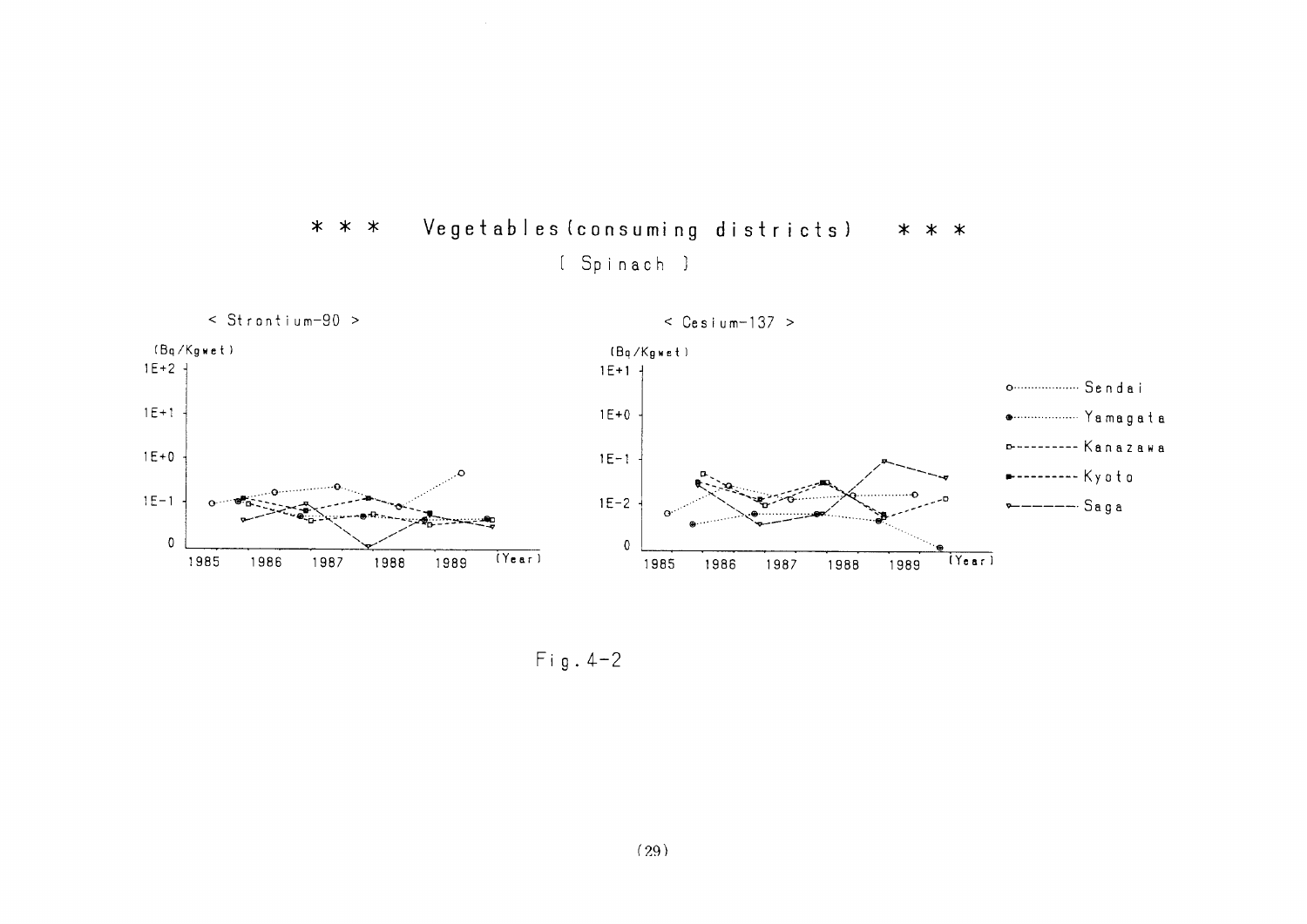Tea (Japanese Tea) \* \* \* \* \* \*



 $Fig. 5$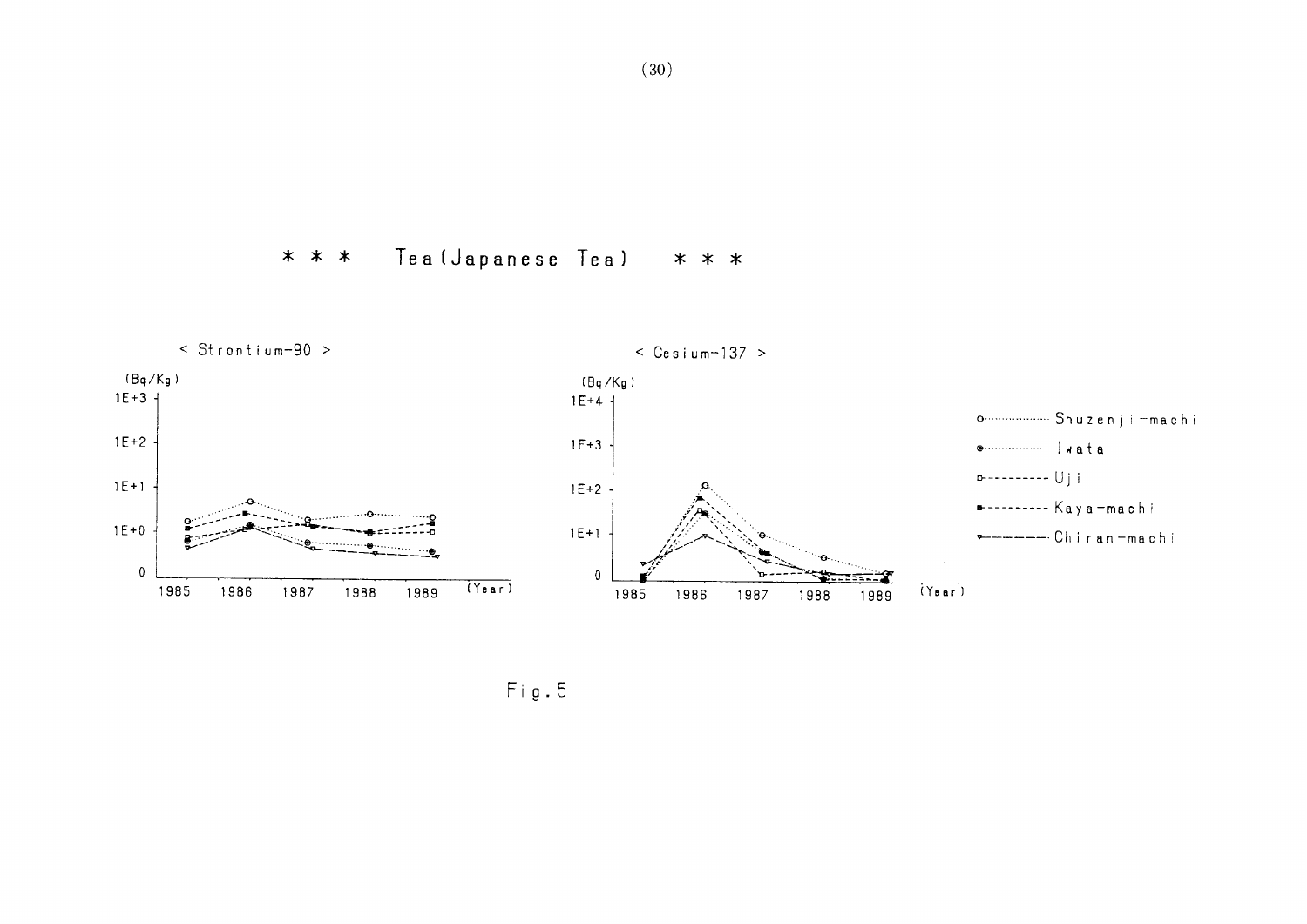Sea Fish \* \* \* \* \* \*

[ Scomber japonicus ]

 $\sim$ 



Fig.6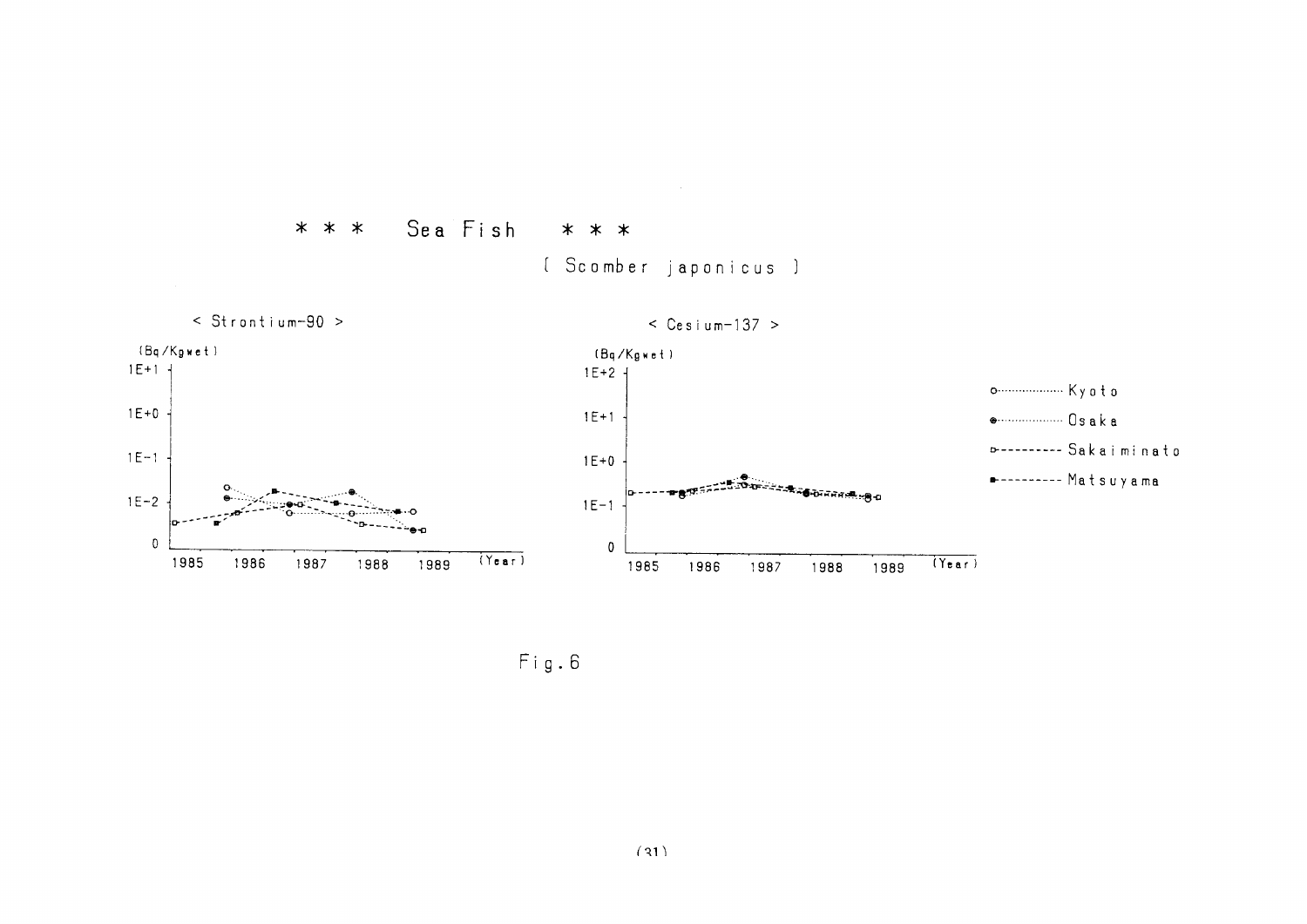







 $Fig.7$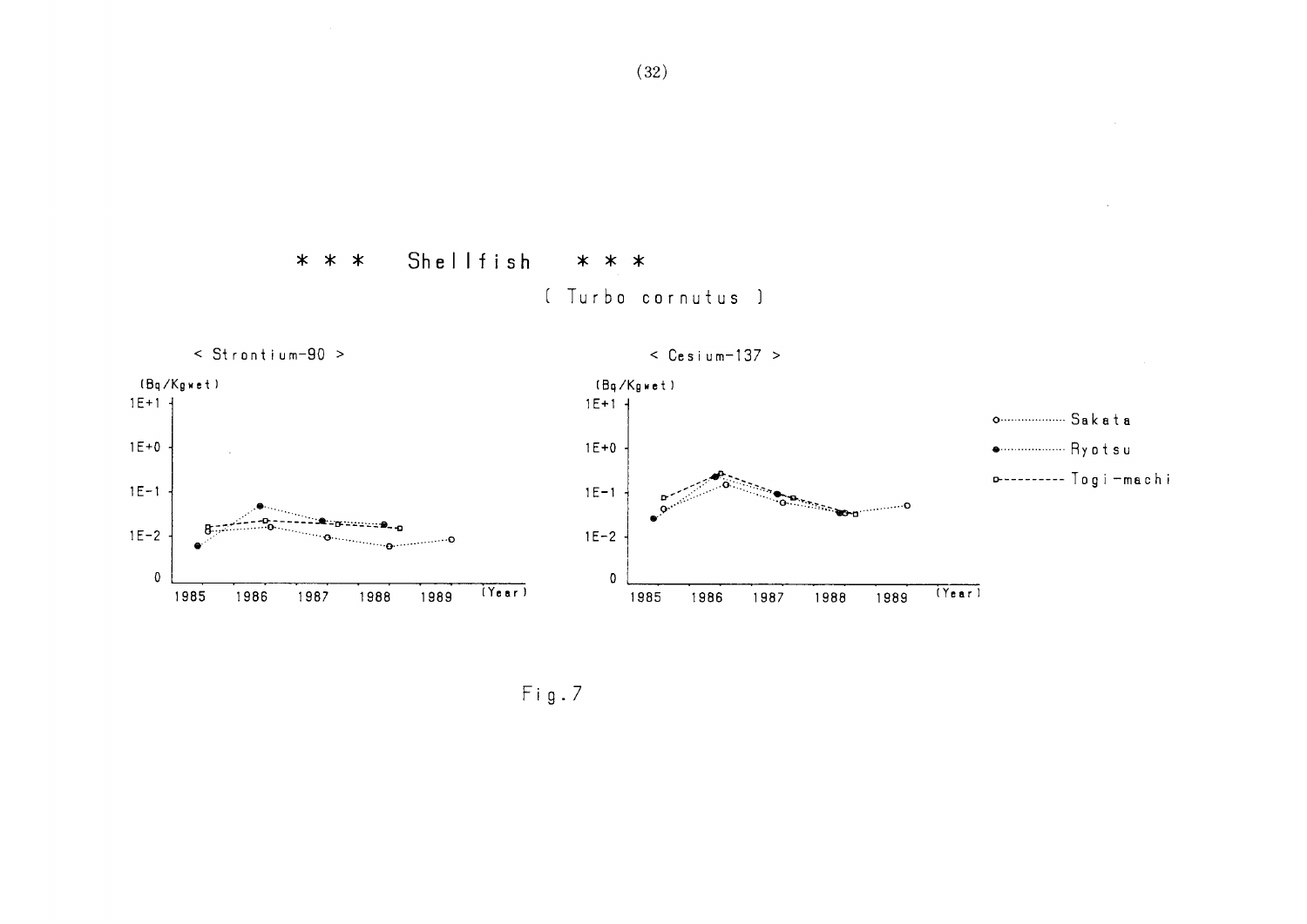





 $Fig. 8$